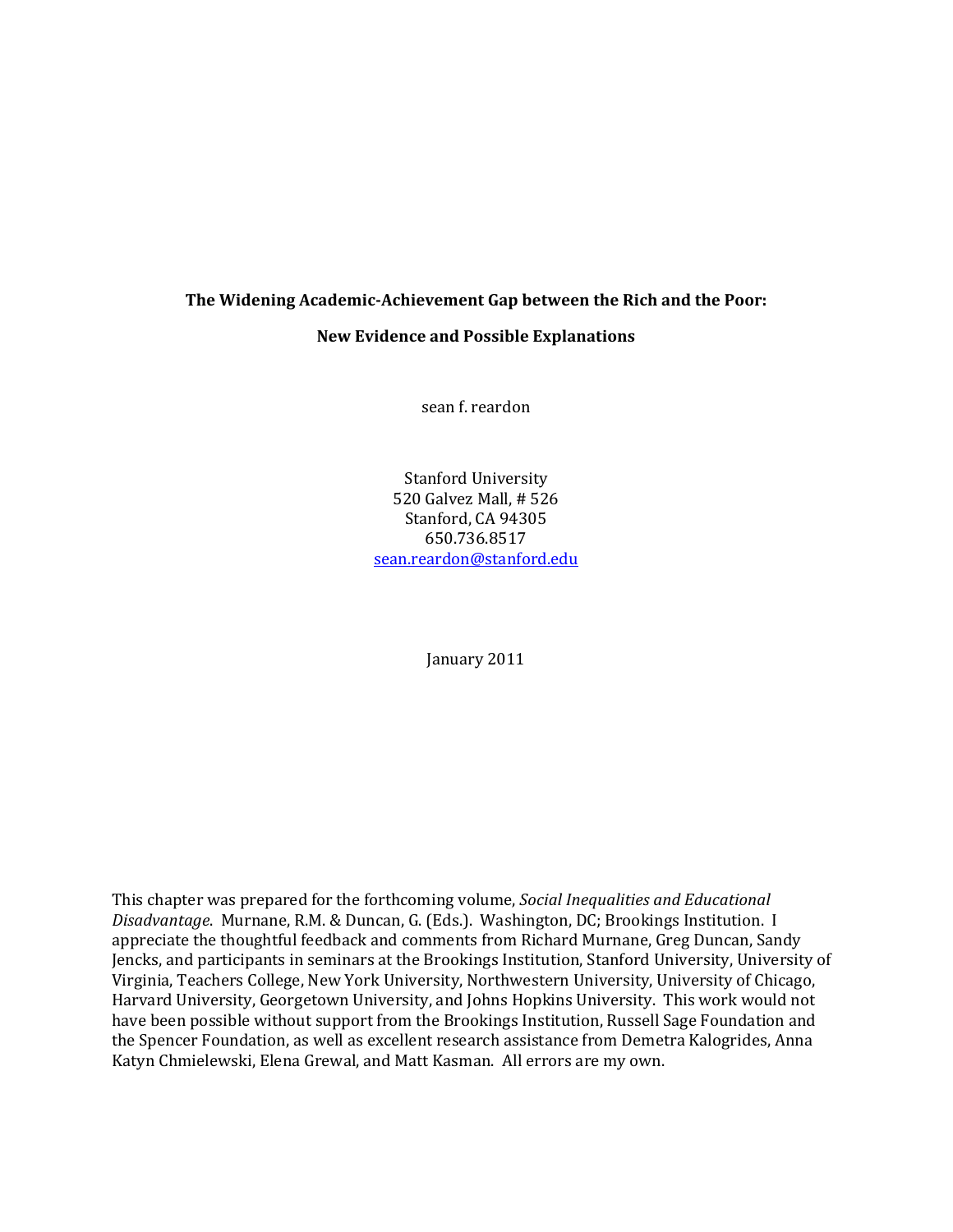#### **Summary**

This chapter examines whether and how the relationship between family socioeconomic characteristics and academic achievement has changed during the last fifty years. In particular, it investigates the extent to which the rising income inequality of the last four decades has been paralleled by a similar increase in the income‐achievement gradient. As the income gap between high- and low-income families has widened, has the achievement gap between children in high- and low‐income families also widened?

 The answer, in brief, is yes. The achievement gap between children from high‐ and low‐ income families is roughly 30‐40 percent larger among children born in 2001 than among those born twenty‐five years earlier. In fact, it appears that the income‐achievement gap has been growing for at least fifty years, though the data are less certain for cohorts of children born before 1970. In this chapter, I describe and discuss these trends in some detail. In addition to the key finding that the income‐achievement gap appears to have widened substantially, there are a number of other important findings.

First, the income-achievement gap (defined here as the income difference between a child from a family at the ninetieth percentile of the family-income distribution and a child from a family at the tenth percentile) is now nearly twice as large as the black‐white achievement gap. Fifty years ago, in contrast, the black‐white gap was one‐and‐a‐half to two times as large as the income gap. Second, as Duncan and Magnuson (this volume) note, the income‐achievement gap is large when children enter kindergarten and does not appear to grow (or narrow) appreciably as children progress through school. Third, although rising income inequality may play a role in the growing income-achievement gap, it does not appear to be the dominant factor. The gap appears to have grown at least partly because of an increase in the association between family income and children's academic achievement for families above the median income level: a given difference in family incomes now corresponds to a 30 to 60 percent larger difference in achievement than it did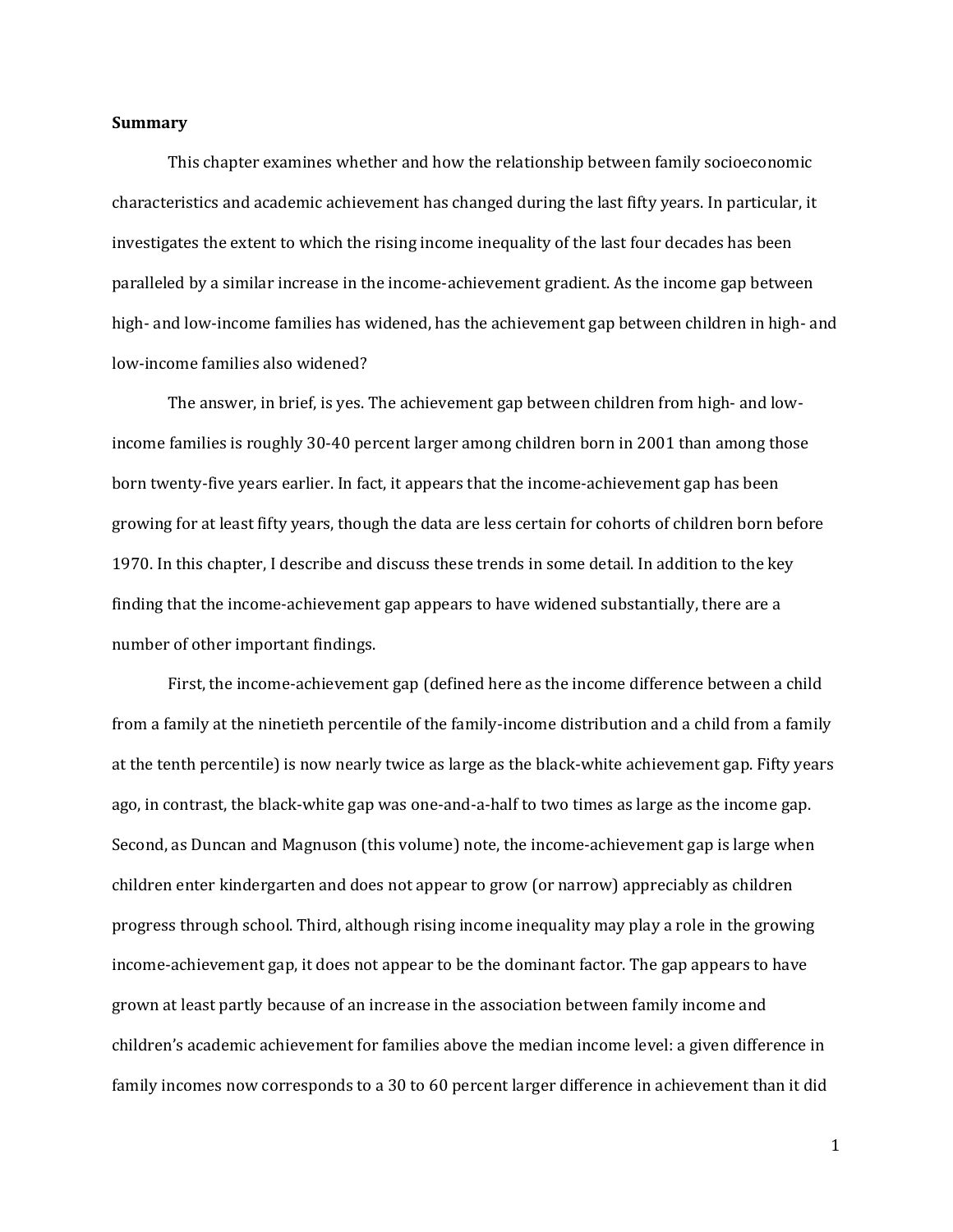for children born in the 1970s. Moreover, evidence from other studies suggests that this may be in part a result of increasing parental investment in children's cognitive development. Finally, the growing income‐achievement gap does not appear to be a result of a growing achievement gap between children with highly and less-educated parents. Indeed, the relationship between parental education and children's achievement has remained relatively stable during the last fifty years, while the relationship between income and achievement has grown sharply. Family income is now nearly as strong as parental education in predicting children's achievement.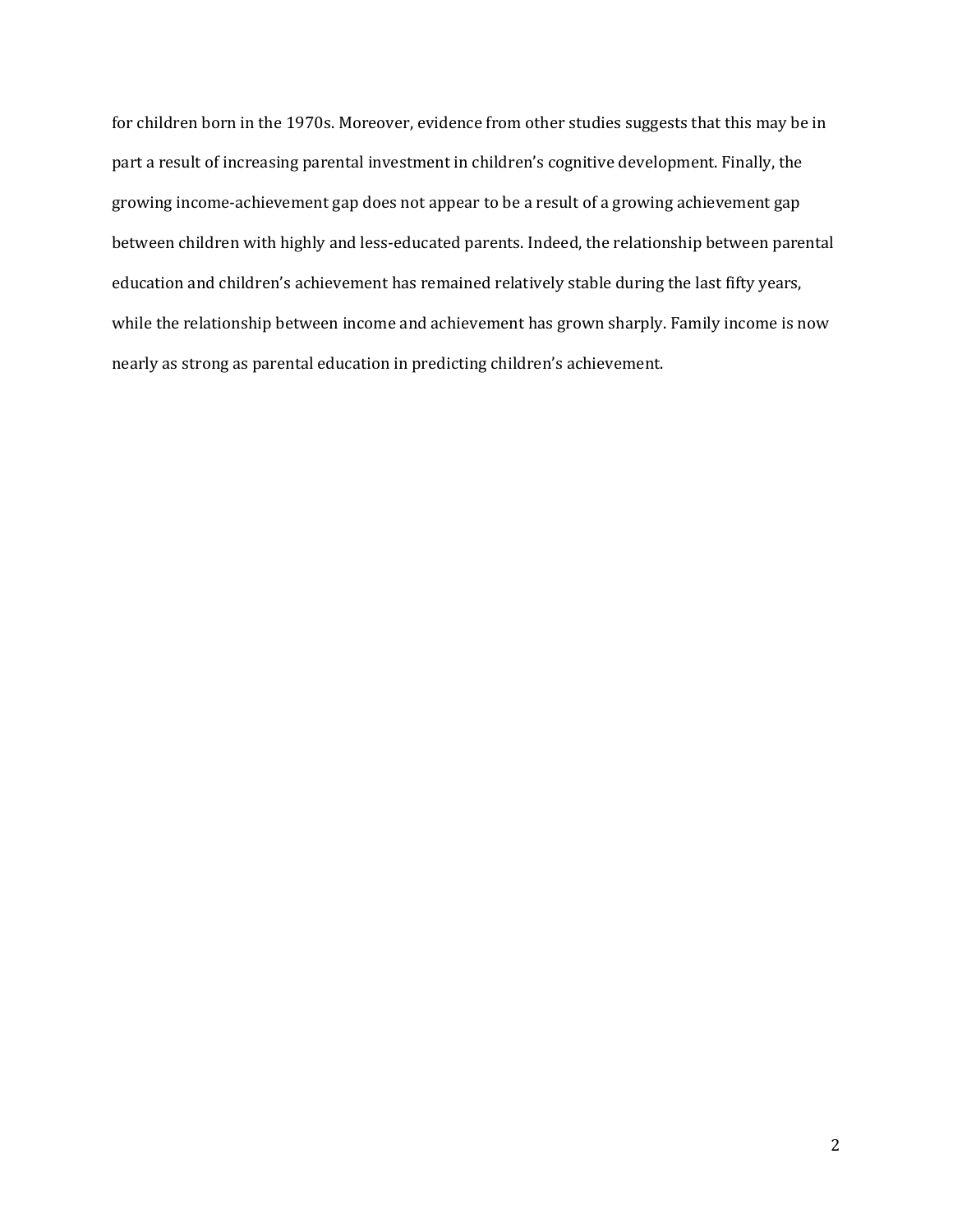#### **Introduction**

The socioeconomic status of a child's parents has always been one of the strongest predictors of the child's academic achievement and educational attainment. As Greg Duncan and Katherine Magnuson point out in their chapter in this volume, students in the bottom quintile of family socioeconomic status score well below (more than a standard deviation below) those in the top quintile on standardized tests of math and reading when they enter kindergarten (Duncan and Magnuson, this volume). Moreover, they note, these differences do not appear to narrow as children progress through school.

Duncan and Magnuson are not, of course, the first to point out this strong association. The 1966 Coleman Report famously highlighted the relationship between family socioeconomic status and student achievement almost fifty years ago (Coleman, et al., 1966). The federal Head Start program was started in the 1960s as part of the War on Poverty to reduce the relationship between family poverty and children's cognitive and social development (Kagan, 2002; Zigler & Muenchow, 1992). Indeed, the relationship between family socioeconomic characteristics and student achievement is one of the most robust patterns in educational scholarship, although the causes and mechanisms of this relationship have been the subject of considerable disagreement and debate (see, for example, Bowles & Gintis, 1976, 2002; Brooks‐Gunn & Duncan, 1997; Duncan & Brooks‐ Gunn, 1997; Duncan, Brooks Gunn, & Klebanov, 1994; Herrnstein & Murray, 1994; Jacoby & Glauberman, 1995; Lareau, 1989, 2003).

An ironic consequence of the regularity of this pattern is that we tend to think of the relationship between socioeconomic status and children's academic achievement as a sociological necessity, rather than as the product of a set of social conditions, policy choices, and educational practices. As a result, much of the scholarly research on the socioeconomic‐achievement gradient has focused largely on trying to understand the mechanisms through which socioeconomic differences among families—in income, parental educational attainment, family structure,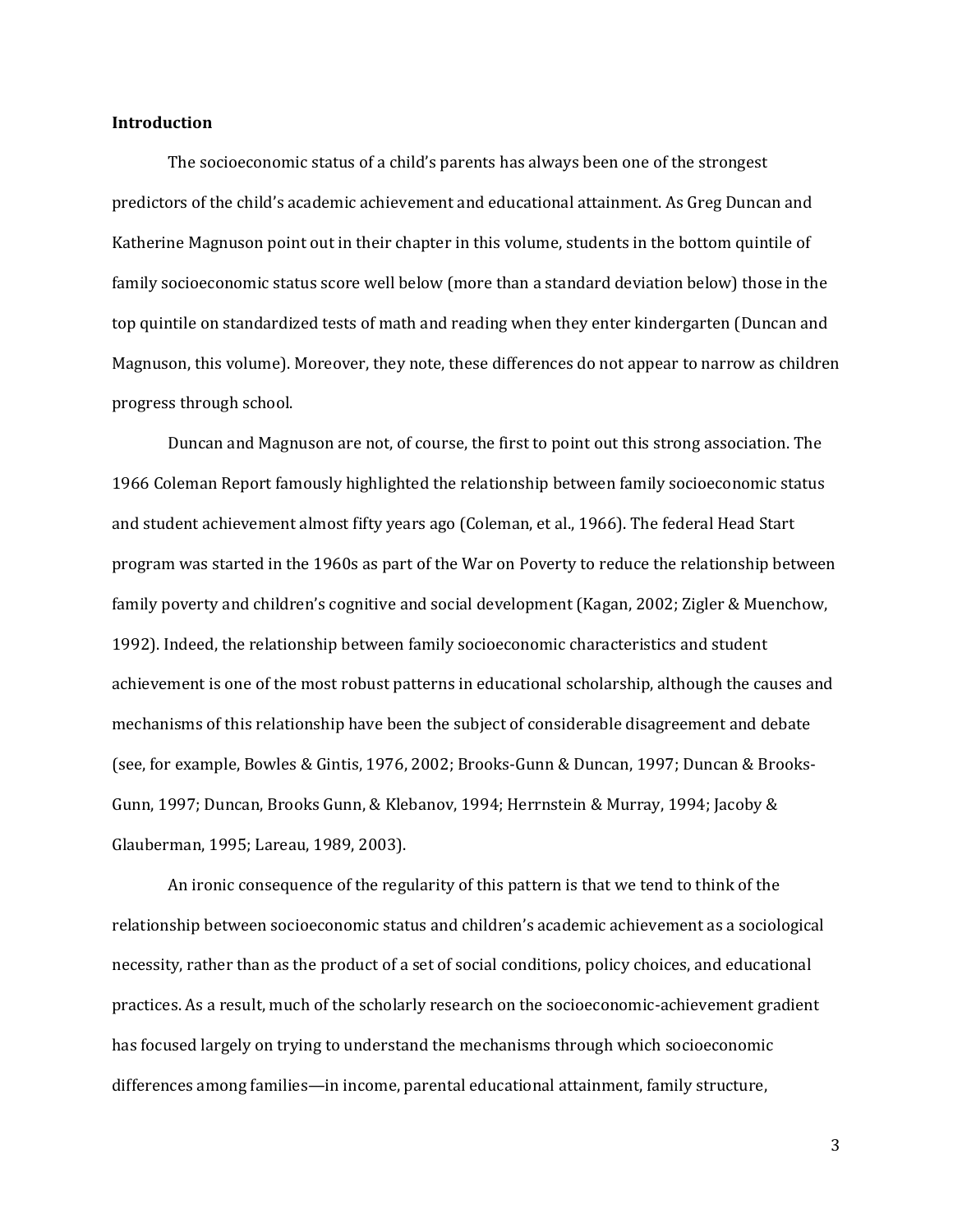neighborhood conditions, school quality, and parental preferences, investments, and choices—lead to differences in children's academic and educational success. The bulk of this prior research has been based primarily on cross‐sectional or single‐cohort longitudinal studies. This research is less concerned with documenting the size of socioeconomic‐achievement gradients than with investigating the mechanisms that produce them.

As a result, we know little about the trends in socioeconomic‐achievement gaps over a lengthy period of time. We do not know, for example, if socioeconomic gaps are larger or smaller now than they were fifty years ago, or even twenty‐five years ago. This is in contrast to what we know about the trends in racial-achievement gaps, particularly the black-white gap, which have received considerable scholarly and policy attention in the last decade or two (e.g., Jencks & Phillips, 1998; Magnuson & Waldfogel, 2008). Trends in socioeconomic‐achievement gaps—the achievement disparities between children from high‐ and low‐income families or between children from families with high or low levels of parental educational attainment—have received far less attention.

The question posed in this chapter is whether and how that relationship between family socioeconomic characteristics and academic achievement has changed during the last fifty years. In particular, I investigate the extent to which the rising income inequality of the last four decades has been paralleled by a similar increase in the income-achievement gradient. As the income gap between high- and low-income families has widened, has the achievement gap between children in high- and low-income families also widened?

The answer, in brief, is yes. The achievement gap between children from high- and lowincome families is roughly 30‐40 percent larger among children born in 2001 than among those born twenty-five years earlier. In fact, it appears that the income-achievement gap has been growing steadily for at least fifty years, though the data are less certain for cohorts of children born before 1970. In this chapter, I describe and discuss these trends in some detail. In addition to the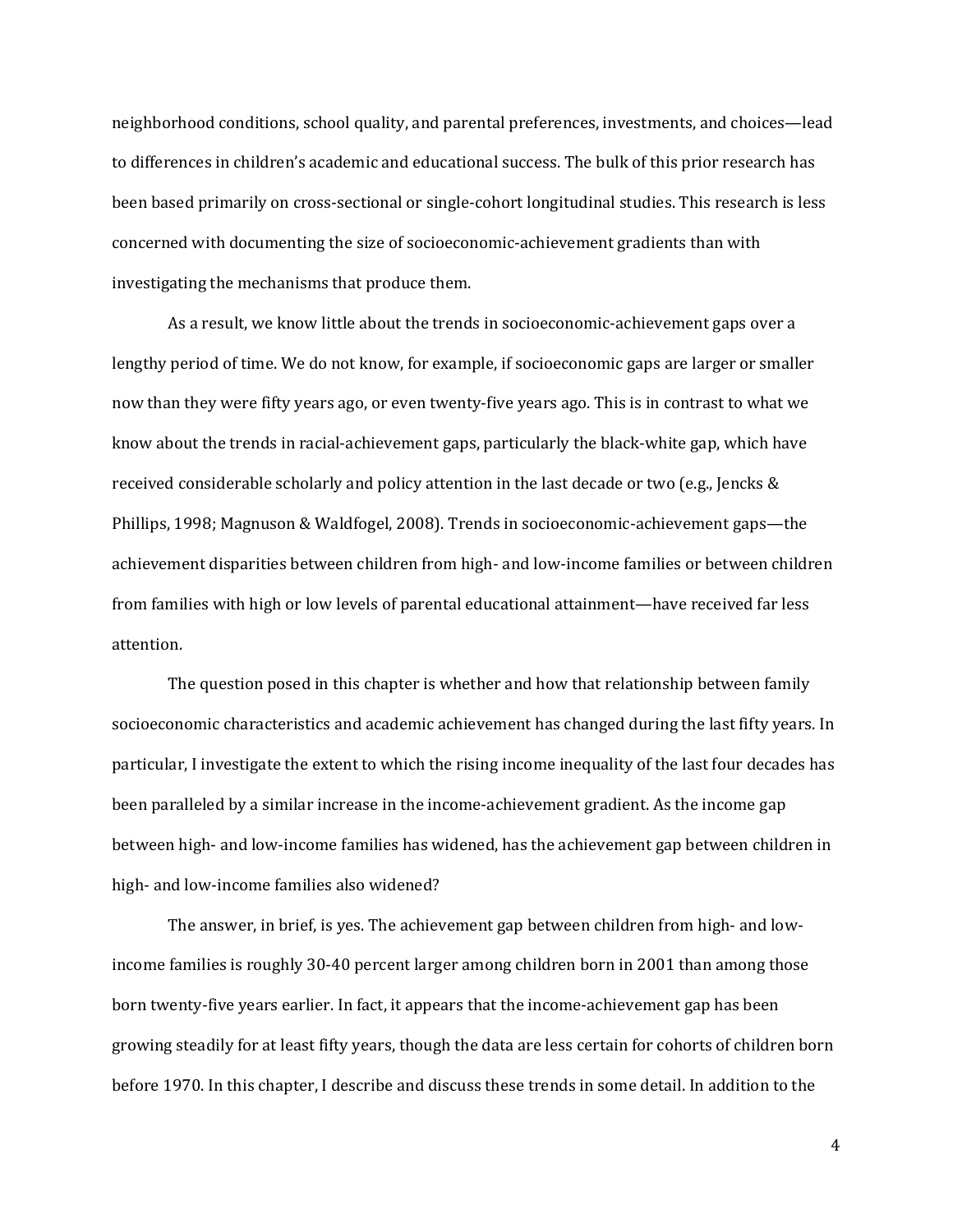key finding that the income‐achievement gap appears to have widened substantially, there are a number of other important findings.

 First, the income‐achievement gap (defined here as the income difference between a child from a family at the ninetieth percentile of the family-income distribution and a child from a family at the tenth percentile) is now more than twice as large as the black‐white achievement gap. Fifty years ago, in contrast, the black‐white gap was one‐and‐a‐half to two times as large as the income gap. Second, as Duncan and Magnuson (this volume) note, the income‐achievement gap is large when children enter kindergarten and does not appear to grow (or narrow) appreciably as children progress through school. Third, although rising income inequality may play a role in the growing income‐achievement gap, it does not appear to be the dominant factor. The gap appears to have grown at least partly because of an increase in the association between family income and children's academic achievement for families above the median income level: a given difference in family incomes now corresponds to a 30 to 60 percent larger difference in achievement than it did for children born in the 1970s. Moreover, evidence from other studies suggests that this may be in part a result of increasing parental investment in children's cognitive development. Finally, the growing income‐achievement gap does not appear to be a result of a growing achievement gap between children with highly and less‐educated parents. Indeed, the relationship between parental education and children's achievement has remained relatively stable during the last fifty years, while the relationship between income and achievement has grown sharply. Family income is now nearly as strong as parental education in predicting children's achievement.

#### **Data**

Assembling information on trends in the relationship between socioeconomic status and academic achievement requires examination of multiple sources of data. In this chapter, I use data from nineteen nationally representative studies, including studies conducted by the National Center for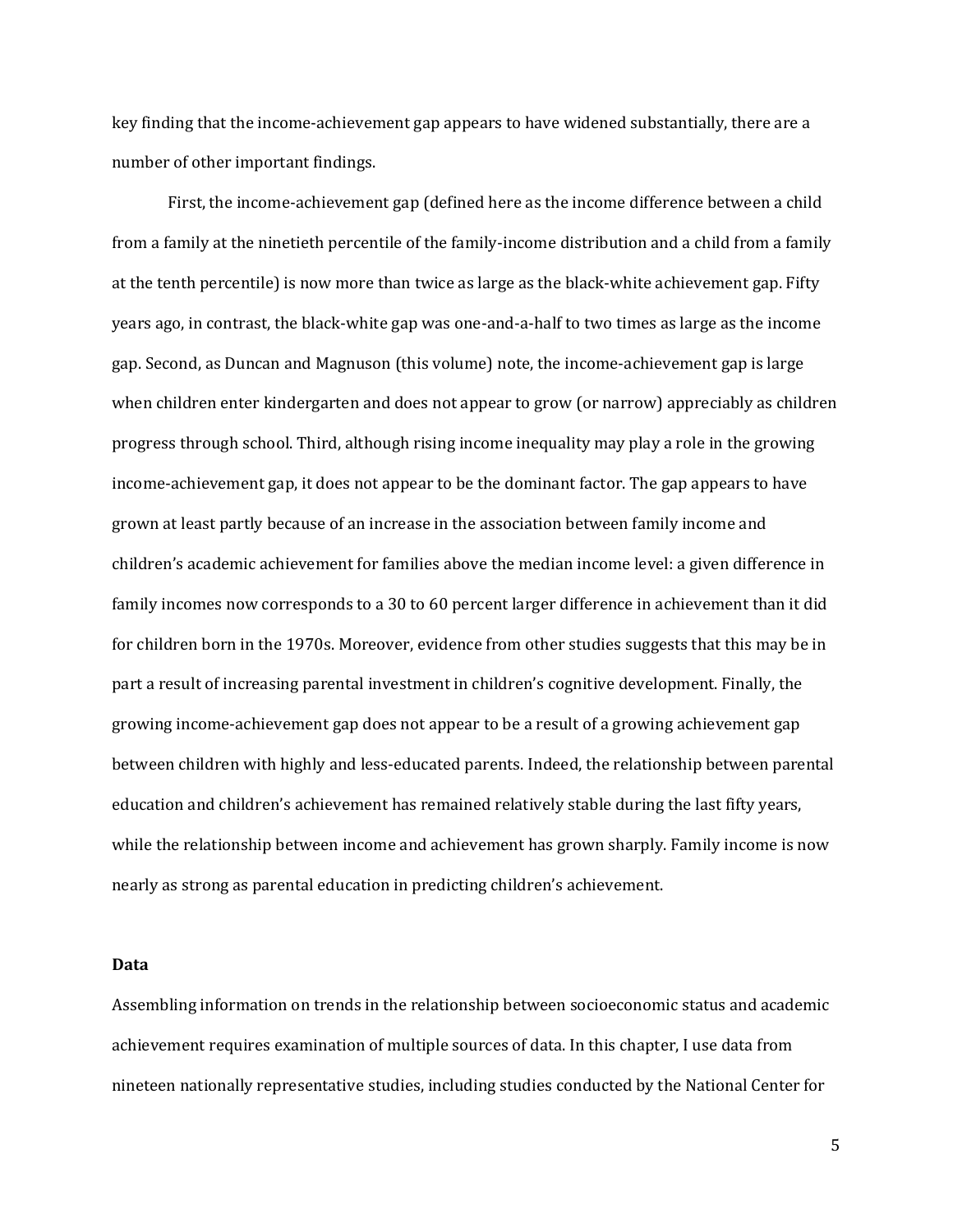Education Statistics (NCES);<sup>[1](#page-6-0)</sup> the Long-Term Trend and Main National Assessment of Educational Progress (NAEP) studies; U.S. components of international studies;<sup>[2](#page-6-1)</sup> and other studies with information on both family background and standardized-test scores.<sup>[3](#page-6-2)</sup> While these studies vary in a number of ways, each of them provides data on the math and/or reading skills of nationally representative samples of students, together with some data on students' family socioeconomic characteristics, such as family income, parental education, and parental occupation. Moreover, although the specific tests of reading and math skills used differ among the studies, they are similar enough to allow broad conclusions about the rough magnitude of achievement gaps. Appendix table A1 lists the studies used here and several basic characteristics of each study, including the age and grade of students when tested, the year and subject in which they are tested, the approximate sample size, and whether or not the study includes data on family income.

# *Measuring Achievement Gaps*

To compare the size of the achievement gap across studies, I report test‐score differences between groups (students from high‐ and low‐income families, for example) in standard‐deviation units, adjusted for the estimated reliability of each test. This is standard practice when comparing achievement gaps measured with different tests (see, for example, Clotfelter, Ladd, & Vigdor, 2006; Fryer & Levitt, 2004, 2006; Grissmer, Flanagan, & Williamson, 1998; Hedges & Nowell, 1999; Neal, 2006; Phillips, Brooks‐Gunn, Duncan, Klebanov, & Crane, 1998; Reardon & Galindo, 2009). So long as the true variance of achievement remains constant over time, this allows valid comparisons in

<span id="page-6-0"></span><sup>1</sup> The included NCES studies are: the National Longitudinal Study (NLS); High School and Beyond (HS&B); the National Education Longitudinal Study (NELS); the Education Longitudinal Study (ELS); the Early Childhood Longitudinal Study‐Kindergarten Cohort (ECLS‐K); and the Early Childhood Longitudinal Study‐Birth Cohort (ECLS‐B).

<span id="page-6-2"></span><span id="page-6-1"></span><sup>2</sup> The included international studies are: the Third International Mathematics and Science Study (TIMSS): the Program of International Assessment (PISA): and the Progress in International Reading Study (PIRLS). 3 The additional included studies are the National Longitudinal Survey of Youth: 1979 (NLSY79); the National Longitudinal Survey of Youth: 1997 (NLSY97); Prospects: The Congressionally Mandated Study of Educational Growth and Opportunity (Prospects); the National Longitudinal Study of Adolescent Health (Add Health); the Longitudinal Survey of American Youth (LSAY); the NICHD Study of Early Child Care and Youth Development (SECCYD); the Equality of Educational Opportunity study (EEO); and Project Talent.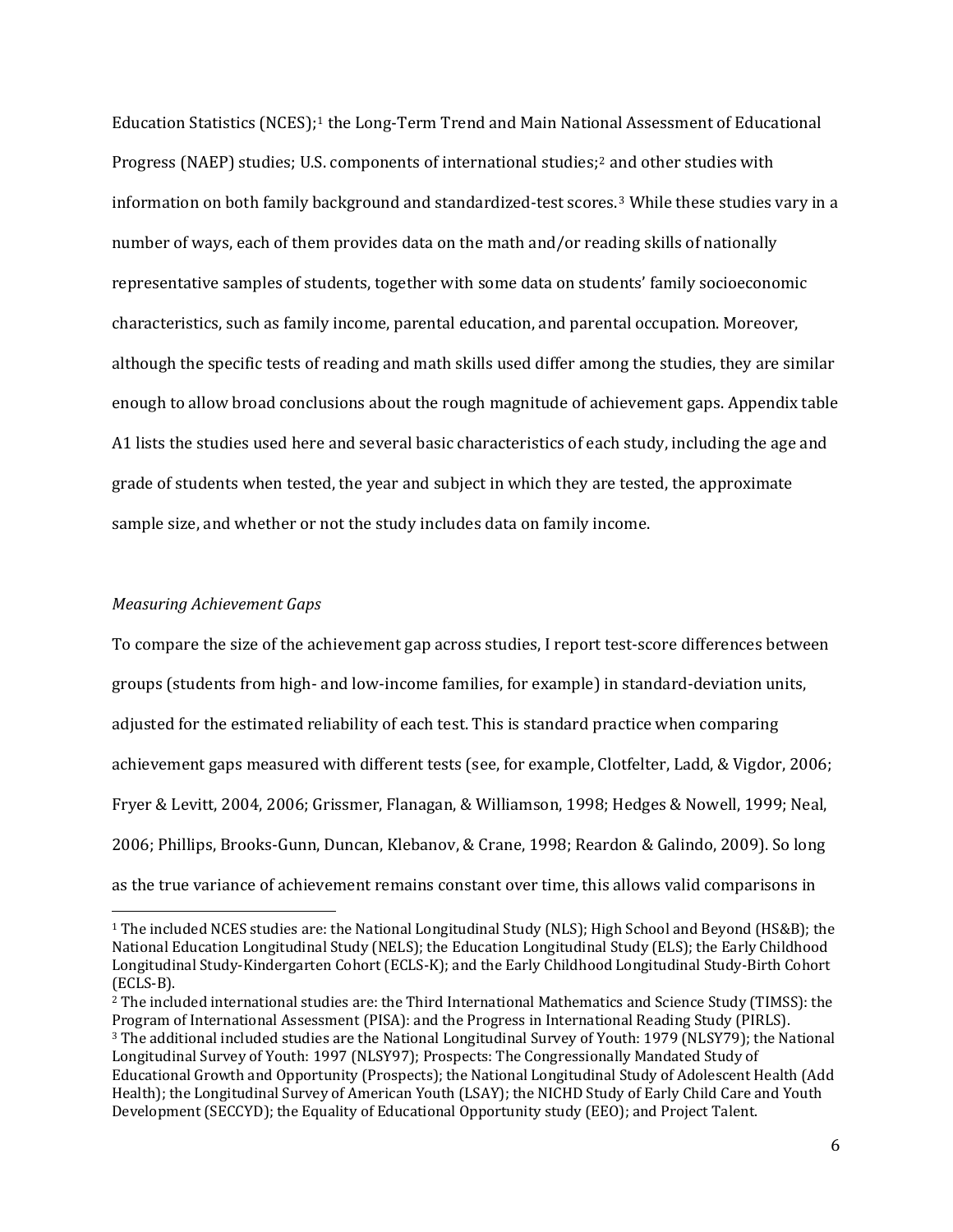the size of the gaps across different studies using different tests (see appendix section A2 for technical details of the computation of the achievement gaps reported here and for data on the reported reliabilities of the tests used).

#### *Measures of Socioeconomic Status*

In this chapter, I rely on two key measures of socioeconomic status: family income and parental educational attainment. Each of the nineteen studies used includes information on parental educational attainment; twelve of the studies include information on family income. Nine of the studies include parent‐reported family income (NELS, ELS, ECLS‐K, ECLS‐B, NLSY79, NLSY97, Add Health, Prospects, and SECCYD); three include student‐reported income (Project Talent, NLS, and HS&B).[4](#page-7-0) In all studies, I adjust the estimated associations between family income and achievement for measurement error in family income. I do not adjust income for family size, as my interest here is in describing the simple association between family socioeconomic characteristics and student achievement, rather than an inferred association between income‐to‐needs ratio and achievement (though the latter is certainly worth investigating as well). Appendix section A2 describes in detail how I estimate income-achievement gaps and adjust them for measurement error in family income and test scores.

Although each of the nineteen studies includes a measure of parental educational attainment, in some studies this is reported by students (NAEP‐LTT, Main NAEP, Project Talent, NLS, EEO, HS&B, TIMSS, PISA, and PIRLS), while in others it is reported by parents. Because reports of their parents' education are particularly unreliable for younger students, I include studies with student-reported parental education only if the students were in high school themselves when

<span id="page-7-0"></span><sup>4</sup> Although HS&B includes parent‐reported family income for a subsample of roughly 15% of the full sample, the measure of family income appears highly unreliable (see Appendix A2 for detail). I rely instead on the student-reported family income measure for HS&B, as described in Appendix A2. NLSY79 includes parentreported income for subjects who live with their parents; I use only the sample of sixteen‐ to eighteen‐year‐ olds from NLSY79 for this reason.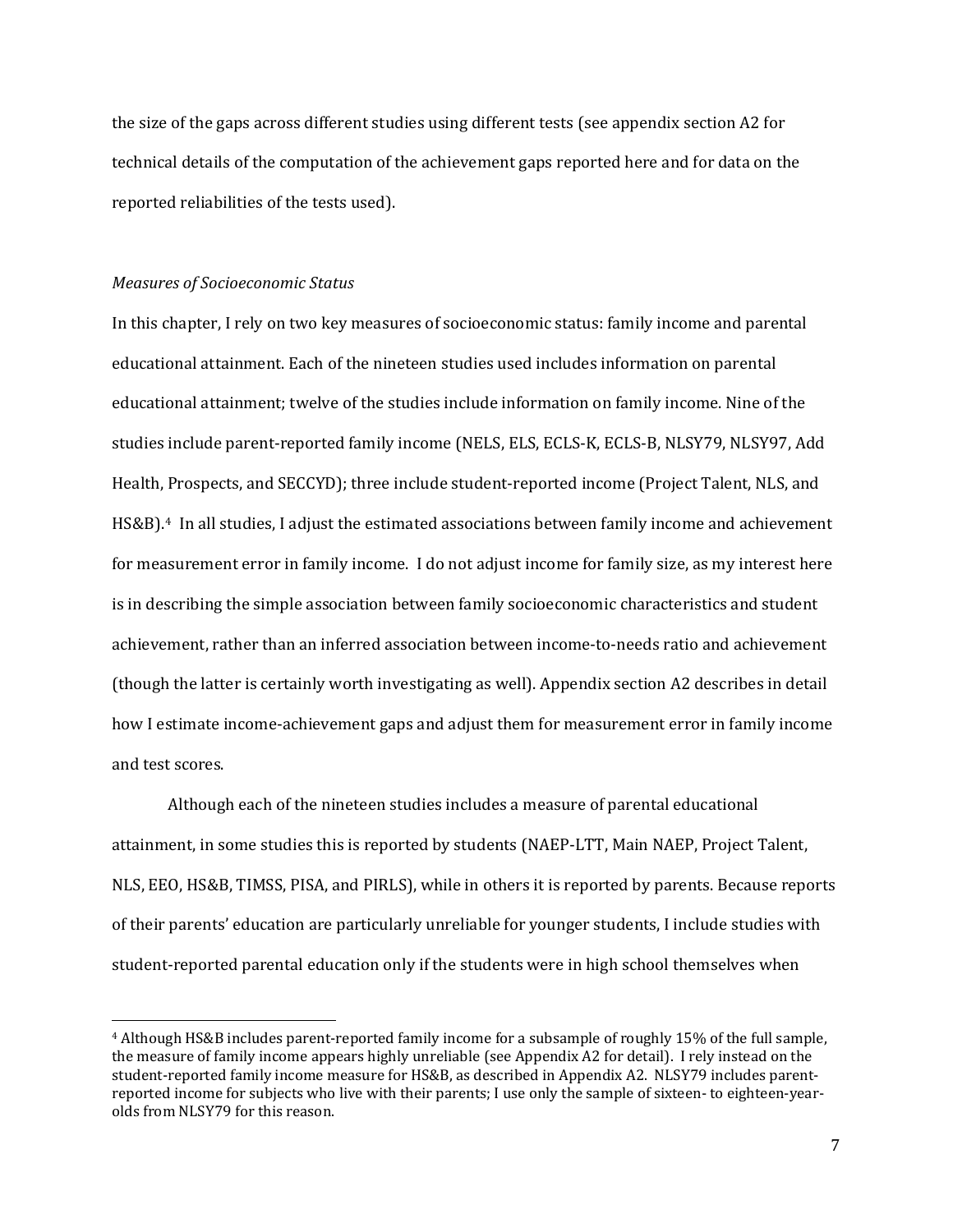reporting their parents' educational attainment. As a measure of parental educational attainment, I use the maximum of the mother's and father's attainment (or the attainment of the single parent in the home if both are not present). Appendix section A2 describes how I estimate the association between parental education and achievement.

#### **Trends in Socioeconomic Status–Achievement Gradients**

To begin with, consider the difference in achievement between children from high- and low-income families. One way to measure this difference is to compare the average math and reading skills of children from families with incomes at the ninetieth percentile of the family‐income distribution (about \$160,000 in 2008) to those in families with incomes at the tenth percentile of the family‐ income distribution (about \$17,[5](#page-8-0)00 in 2008).<sup>5</sup> Hereafter, I refer to this as the "90/10 incomeachievement gap."

 Figures 5.1 and 5.2 present the estimated 90/10 income‐achievement gap for cohorts of students born from the mid‐1940s through 2001. These estimates are derived from the twelve nationally representative studies available that include family income as well as reading and/or math scores for school-age children.

#### Figures 5.1 and 5.2 here

Although the tests used are not exactly comparable across all the studies included, both figures show a clear trend of increasing income‐achievement gradients across cohorts born over a nearly sixty‐year period. The estimated income‐achievement gaps among children born in 2001 are roughly 75% larger than the estimated gaps among children born in the early 1940s. The gap appears to have grown among cohorts born in the 1940s and early 1950s, then stabilized for cohorts born from the 1950s through the mid‐1970s, and then grown steadily since the mid 1970s.

<span id="page-8-0"></span><sup>5</sup> Source: Author's calculations from 2009 CPS data. See appendix section A3 for details.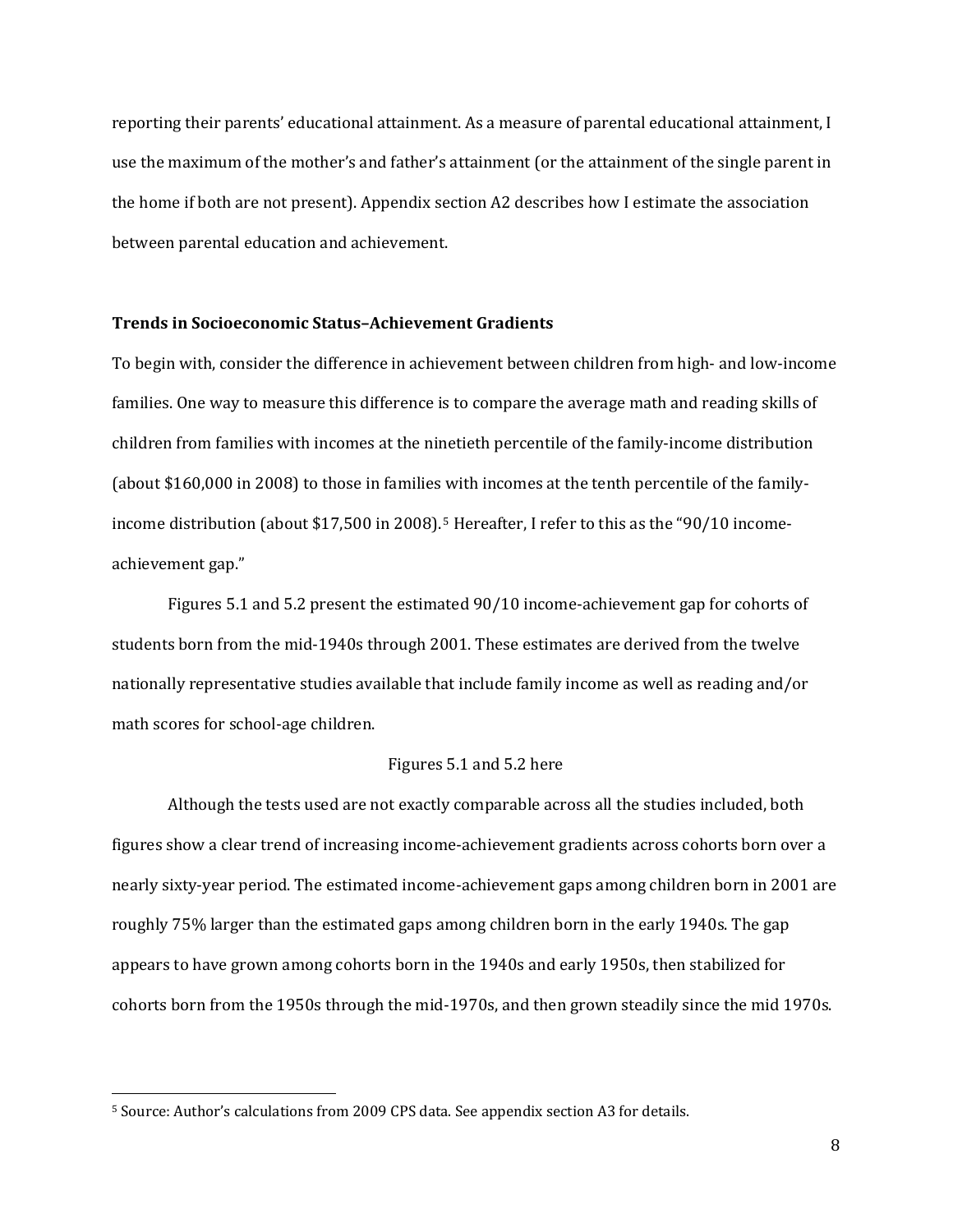There are, however, several reasons to suspect that the trend in the estimated gaps for the earliest cohorts—those born before 1970—is not as accurately estimated as the later trend. The quality of the achievement tests used in the early studies may not be as good as in the more recent studies, for example. In addition, as I have noted, family income was reported by students (rather than by a parent) in three of the early studies (Project Talent, NLS, and HS&B). Furthermore, because Project Talent, NLS, and HS&B are school‐based samples of students in high school, they exclude dropouts, who are disproportionately low‐income and low‐achieving students. Each of these factors might lead the gaps to be underestimated in the early cohorts relative to later cohorts.

Despite each of these concerns, there is also some evidence to suggest that they may not substantially bias the estimated trend in income‐achievement gaps. First, the estimated gaps are adjusted for the estimated reliabilities of the achievement test and the family income measures. Second, an assessment of the impact of excluding dropouts using data from NELS data (in which dropouts were tested) shows that excluding dropouts from the sample introduces at most a trivial amount of bias in the estimates (see Appendix). Third, if we focus only on the trend in the income gap in studies conducted by the National Center for Education Statistics (NCES), which use similar types of achievement tests (and many of the same test items), and ask parents to report their income in a similar way (except for NLS and HS&B, in which students reported their family income), the trend in the 90/10 achievement gap is clearly upward for cohorts born from the mid‐1970s through at least the mid‐1990s (see appendix section A4 and appendix table A5 for detail). And although the two NLSY studies suggest that the income‐achievement gap as measured in the NLSY97 cohort is virtually identical to the gap in the NLSY79 cohort born twenty years earlier, the NLSY97 cohort was born in the early 1980s, just as the trend evident in the NCES studies appears to begin. Thus, the lack of an apparent trend in the income‐achievement gap in the NLSY studies does not clearly contradict the evidence in the NCES studies of a rising gap among the 1980s and 1990s cohorts.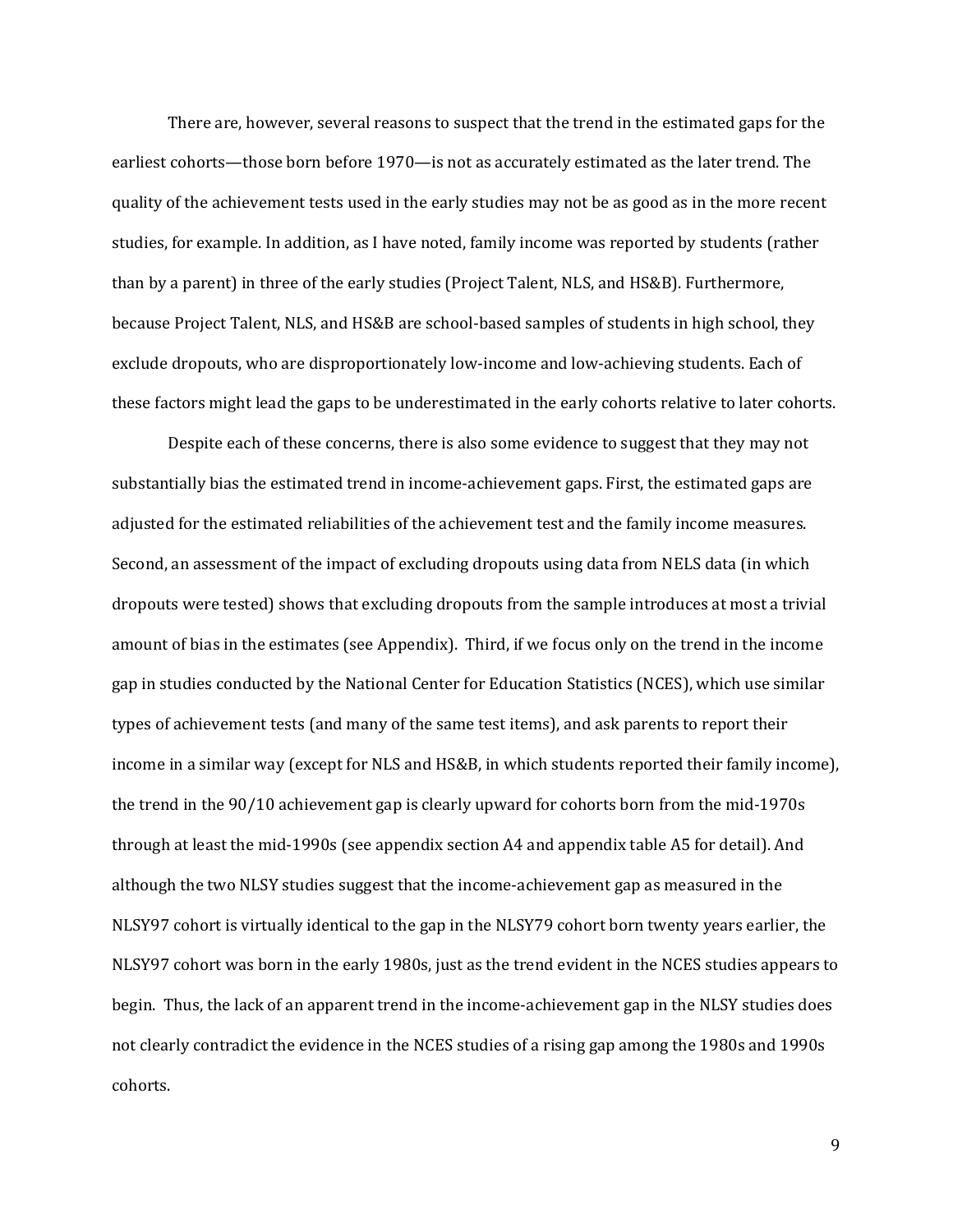In sum, although the trend in achievement gaps prior to 1970 is somewhat unclear, the trend from the mid‐1970s to 2001 appears relatively clear. Figures 5.1 and 5.2 include fitted trend lines from 1974 to 2001 (the solid lines); these indicate that the income-achievement gap has grown by roughly 40‐50 percent within twenty‐five years, a very sizeable increase.

One important question is whether the trend in the income achievement gap is driven by the changing racial/ethnic composition of the US population. In additional analyses not shown here (see Appendix A4), I find that the income achievement gap grew within the white, black, and Hispanic student populations separately, as well as in the population as a whole. For whites and Hispanics, the income achievement gap appears relatively stable through the mid‐1970s, and begins to grow rapidly thereafter; for blacks, the gap appears to grow steadily from the 1940s through 2001.

In their chapter in this volume, Bailey and Dynarski (Bailey & Dynarski, forthcoming) show that the association between family income and college completion grew very sharply between cohorts of women born in the 1960s and cohorts born in the early 1980s, but did not grow substantially among men in the same cohorts. One possible explanation for this pattern is that the association between income and achievement grew most sharply for women during this same time period. However, when I examine the income achievement gap trend separately for male and female students, I find virtually identical trends (see Appendix A4). There is no evidence that the trend in the income‐achievement gradient varies by gender.

## *How Large Are These Gaps?*

Figures 5.1 and 5.2 report income gaps in standard‐deviation units. While this is a metric familiar to researchers and one that is useful for comparing the size of gaps across studies using different tests, it may not be immediately obvious how large these gaps are in substantive terms. One way to get a sense of the size of the gaps is to compare them to the amount that an average student learns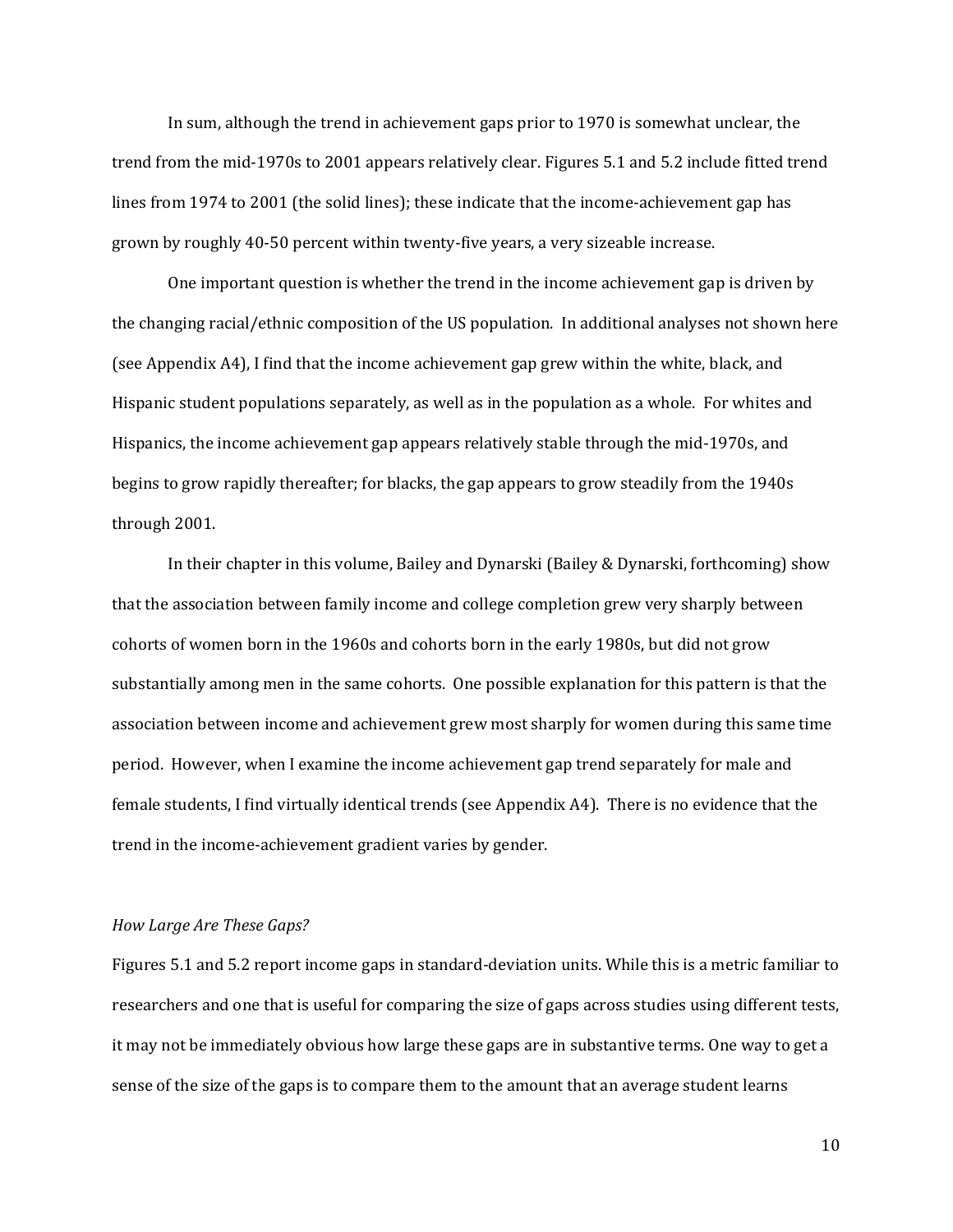during the course of a year. Data from the NAEP indicate that the average student gains 1.2 to 1.5 standard deviations in math and reading between fourth and eighth grade and between .6 and .7 standard deviations in math and reading between eighth and twelfth grade.[6](#page-11-0) Thus, a gap of 1 standard deviation is substantively very large, corresponding to roughly 3 to 6 years of learning in middle or high school.

Another way of getting a sense of how large these gaps are (and how meaningful their trend is) is to compare the income‐achievement gaps to contemporaneous black‐white achievement gaps. The black‐white achievement gap narrowed substantially among cohorts born from the mid‐1950s through the mid‐1970s—by roughly one‐half a standard deviation—according to NAEP data (Grissmer, et al., 1998; Hedges & Nowell, 1998, 1999; Magnuson & Waldfogel, 2008; Neal, 2006). Other data show that black‐white differences in IQ and adult vocabulary narrowed by a comparable amount over the same cohorts as well (Huang & Hauser, 2001; Murray, 2007).

Figures 5.3 and 5.4 display both the 90/10 income gaps (as shown in figures 5.1 and 5.2) and the black‐white achievement gaps as estimated from the same samples. In each figure, the solid line indicates the fitted trend of the 90/10 income‐achievement gap. For comparison, the estimated black‐white achievement gap from each study is displayed (the hollow circles) in the figure, along with a fitted line (the dark dashed line) describing the trend in the black-white achievement gap during the same time period. For comparison, a third trend line is included in the figure—the estimated trend in black‐white gaps as estimated from NAEP data. Because the NAEP‐LTT tests are consistent over time (and the Main NAEP tests are relatively consistent over time), trends in the black‐white gap estimated from NAEP data provide a more reliable trend than do the twelve studies that are used to estimate the income‐gap trend.

## Figures 5.3 and 5.4 here

<span id="page-11-0"></span><sup>6</sup> Source: Author's calculations based on Main NAEP math and reading scores obtained at [http://nces.ed.gov/nationsreportcard/naepdata/dataset.aspx.](http://nces.ed.gov/nationsreportcard/naepdata/dataset.aspx)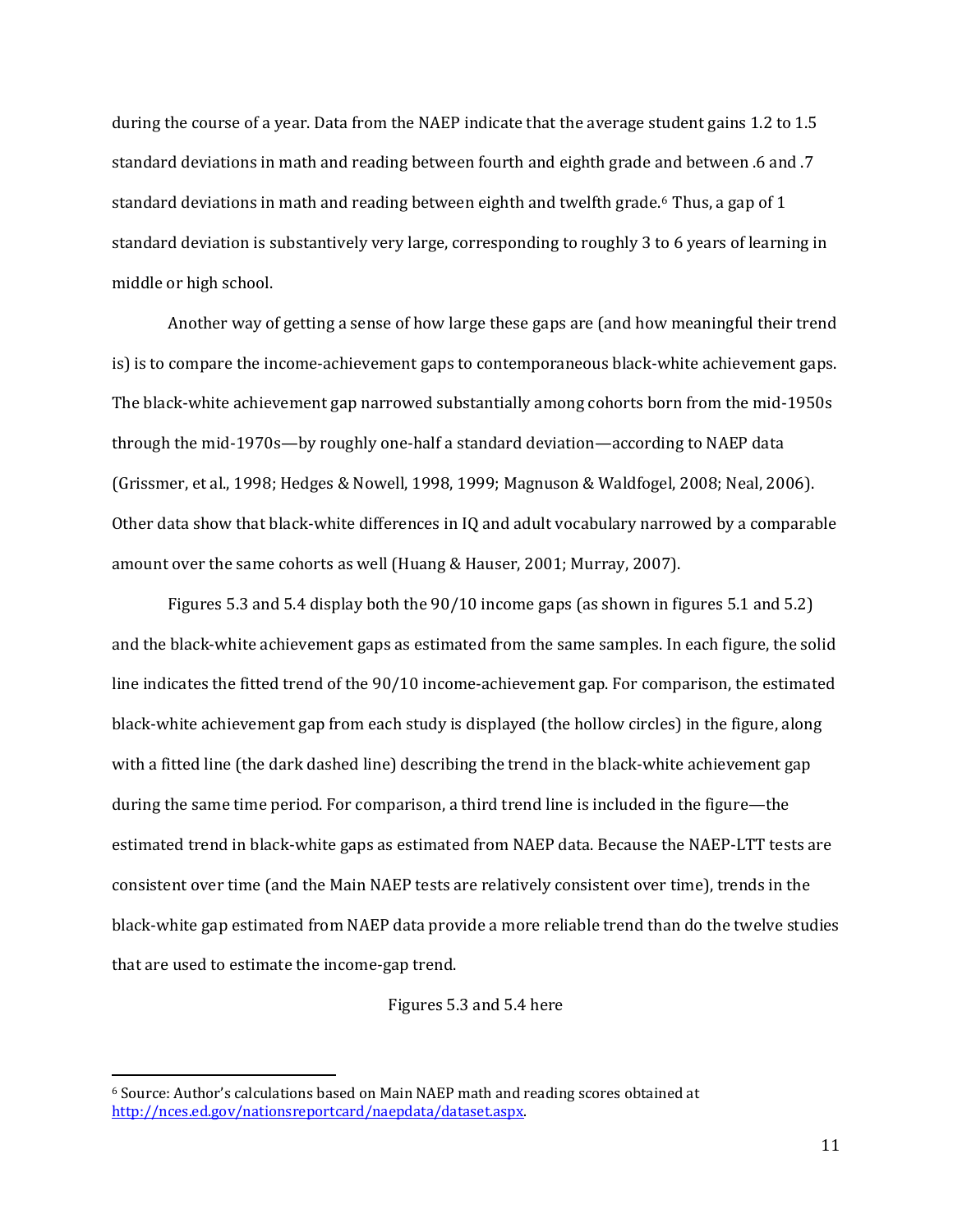Both the NAEP data and the data from the twelve studies with income data show that the black‐white gap narrowed in reading and math for cohorts born prior to the mid‐1970s. Following the mid‐1970s, the reading gap, as measured by NAEP, has remained relatively constant (see the online appendix for some discussion of why the reading gap in the twelve income studies appears to decline more in recent years than indicated by NAEP data). In math, both the NAEP data and the data from the studies used to estimate the income gaps show a continued decline in black‐white achievement gaps among cohorts born in more recent years. The similarity of the black‐white trends estimated from NAEP and from the twelve studies used in the income‐gap analysis suggests that the tests used in the income studies are comparable to the NAEP tests, a finding that lends increased credence to the estimated income‐gap trends.

The striking feature of figures 5.3 and 5.4, however, is not so much the well-known trends in the black‐white gaps but the difference between the trends in the income gaps and the black‐white gaps. For cohorts born in the 1940s–1960s, the black‐white achievement gap was substantially larger than the 90/10 income-achievement gap, particularly in reading. For cohorts born in the 1970s and later, however, the opposite is true. Among children born in the last two decades (those cohorts currently in school), the 90/10 income gap at kindergarten entry was two to three times larger than the black‐white gap at the same time.

### *The Development of IncomeAchievement Gaps as Students Age*

Figures 5.1–5.4 display the magnitude of the income‐achievement gaps in relation to the year students were born. The early studies focused largely on high-school-age students (e.g., Talent, NLS, HS&B, and NLSY79 are all high‐school samples). However, many of the later studies include younger students (ECLS‐K, ECLS‐B, SECCYD, and Prospects). As a result, it is possible that the trends displayed in figures 5.1 and 5.2 confound trends across cohorts with developmental changes as children age.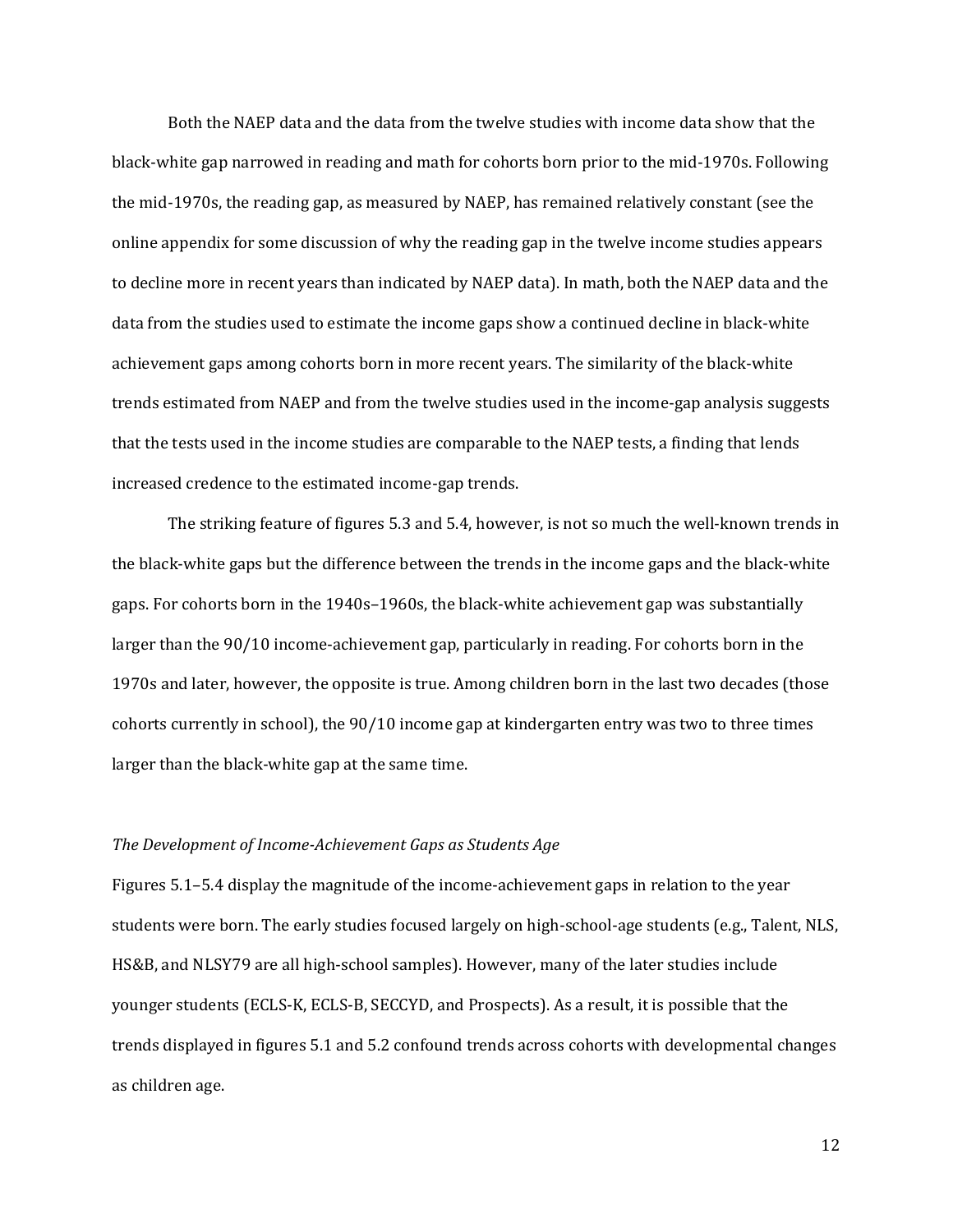Figure 5.5 uses data from the eight cohorts of students (from five of the twelve studies) for whom longitudinal data are available to examine the extent to which the income-achievement gaps change over time within individual cohorts. With the exception of the Prospects third‐grade cohort, none of the samples shows evidence of a narrowing of the income‐achievement gap as children age. In fact, the income-achievement gradient is remarkably stable across age within study samples. Figure 5.5 provides no evidence to support the hypothesis that the trends evident in figures 5.1 and 5.2 are artifacts of the inclusion of younger students in the more recent studies (this is tested more formally in appendix section A4; again there is no evidence that the varying age of the samples confounds the estimated trends).

The cohort trend in the size of the gap can be seen in the six studies with students ages fourteen to eighteen. Among these studies, the gaps are smallest in the early studies (HS&B, a cohort born in 1964; NELS, a cohort born in 1974) and largest in the studies from later cohorts (ELS, a cohort born in 1986; SECCYD, a cohort born in 1990; and ECLS‐K, a cohort born in 1992). [7](#page-13-0)

Figure 5.5 here

#### **Why Has the IncomeAchievement Gap Grown?**

The evidence thus far indicates that the relationship between a family's position in the income distribution and their children's academic achievement has grown substantially stronger during the last half-century. In the following section, I discuss four broad possible explanations for this increase: (1) income inequality has grown during the last forty years, meaning that the income difference between families at the ninetieth and tenth percentiles of the income distribution has

<span id="page-13-0"></span><sup>7</sup> The exception here is the Prospects seventh‐grade cohort (born roughly 1978), for whom the estimated gaps are much smaller than the NELS cohort (born roughly 1974), particularly in math. The magnitude of the estimated gaps from the Prospects study—especially the Prospects math gaps in the third‐ and seventh‐grade cohorts—is generally not consistent with the size of the estimated gaps from other contemporaneous studies. Moreover, it is difficult to find documentation on the content and psychometric properties of the Prospects tests. These tests may be much less reliable than other tests; as a result, I am inclined to discount their importance in describing the trends.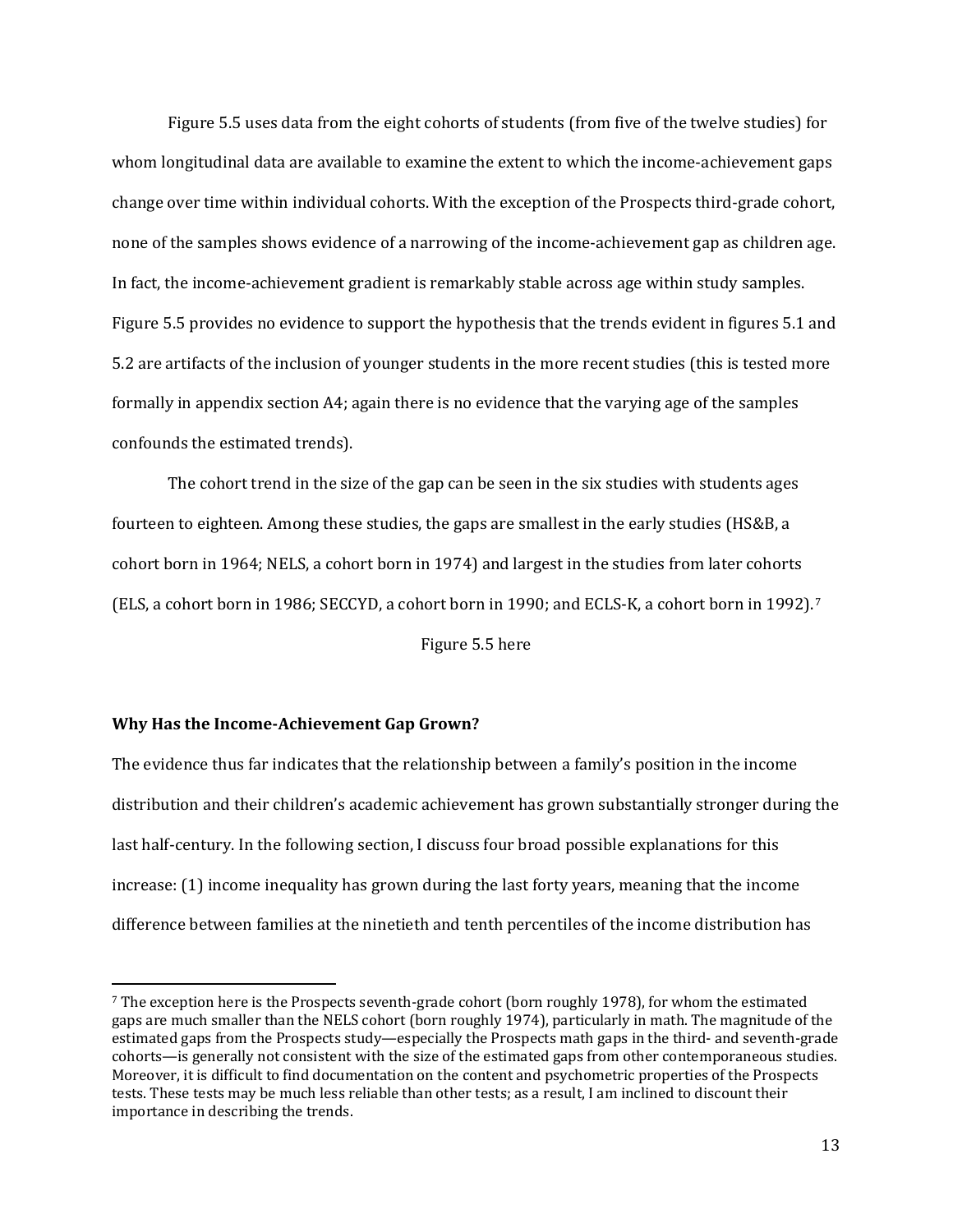grown; (2) family investment patterns have changed differentially during the last half‐century, so that high-income families now invest relatively more time and resources in their children's cognitive development than do lower‐income families; (3) income has grown more strongly correlated with other socioeconomic characteristics of families, meaning that high‐income families increasingly have greater socioeconomic and social resources that may benefit their children; and (4) increasing income segregation has led to greater differentiation in school quality and schooling opportunities between the rich and the poor.

## *Rising Income Inequality*

After decades of decline, income inequality in the United States has grown substantially in the last four decades and as of 2007 was at a level similar to the levels in 1925–1940, when U.S. income inequality was at its twentieth-century peak (Burkhauser, Feng, Jenkins, & Larrimore, 2009; Piketty & Saez, 2003, 2008).[8](#page-14-0) Rising income inequality may affect income‐achievement gaps, though I am aware of no existing research investigating this using U.S. data (one study looking at the relationship between income inequality and educational attainment gaps in the U.S. is Mayer, 2001). Existing cross‐national studies show little or no relationship between national income inequality and socioeconomic‐achievement gaps, though this research typically is based on samples with little variance in income inequality and weak measures of family socioeconomic status (Dupriez & Dumay, 2006; Dura‐Bellat & Suchaut, 2005; Marks, 2005).

If rising income inequality is responsible for the growth in the income‐achievement gap, we would expect to see that gap grow in a pattern similar to the growth in income inequality. To investigate this, consider the trends in measures of family‐income inequality illustrated in figure 5.6, which shows the changes in the 90/10 family‐income ratio (the ratio of the family income of the child at the ninetieth percentile of the family‐income distribution to that of the child at the tenth

<span id="page-14-0"></span><sup>8</sup> Figure A2 in the appendix displays the trend in U.S. income inequality throughout the last century.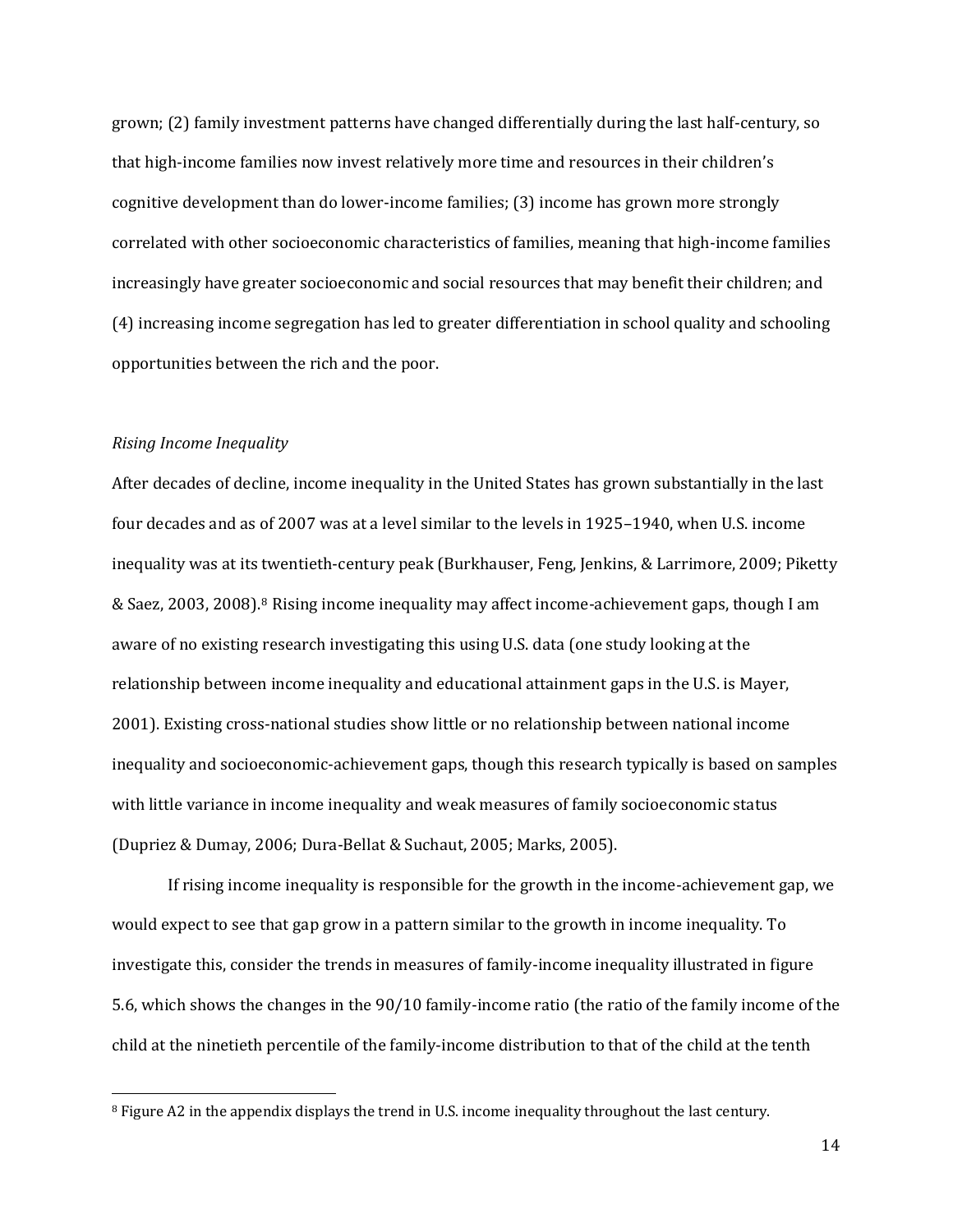percentile), the 90/50 family‐income ratio, and the 50/10 family‐income ratio among school‐age children from 1967 to 2008.[9](#page-15-0)

#### Figure 5.6 here

Several key trends are evident in figure 5.6. First, the 90/10 family-income ratio grew rapidly from 1967 to the early 1990s, more than doubling in 25 years. In 1967, the family income of the child at the ninetieth percentile of the family‐income distribution was 4.6 times greater than that of the child at the tenth percentile; in 1993 this 90/10 ratio was 9.9. After 1993, the 90/10 ratio declined to 8.6 in 2000 before climbing again to 9.9 by 2005. Second, the growth in the 90/10 family-income ratio from 1967 to 1993 was driven largely by a rapid increase in the 50/10 familyincome ratio, which grew from 2.5 in 1967 to 4.1 in 1987, a 64 percent increase in 20 years. After the late 1980s, however, the 50/10 family‐income ratio leveled off and then declined to 3.6 by 2002. Third, the 90/50 family‐income ratio grew steadily from the early 1970s through 2008, increasing from 1.8 in 1974 to 2.5 in 2005, an increase of 36 percent. Thus, from the late 1960s through the late 1980s, the increase in lower‐tail family‐income inequality was largely responsible for the increase in the 90/10 ratio. After the late 1980s, however, increasing upper-tail inequality and decreasing lower-tail inequality largely offset one another for the next 20 years.

If the increasing income‐achievement gap is driven by increasing income inequality, we would expect that gap to grow most sharply between students at the fiftieth and tenth percentiles of the family‐income distribution from the 1960s through the 1980s (or for cohorts born in these years), and then to grow among those at the high end of the income distribution after that. Moreover, because the 50/10 ratio is larger than the 90/50 ratio, we might expect the 50/10 income‐achievement gap to be larger than the 90/50 income‐achievement gap as well.[10](#page-15-1) Figures 5.7 and 5.8 display the estimated 90/50 and 50/10 income-achievement gaps for each of the studies

<span id="page-15-0"></span><sup>9</sup> Source: Author's calculations from Current Population Survey, 1968–2009. See appendix section A3 for details.

<span id="page-15-1"></span> $10$  We would expect this if we thought the relationship between achievement and log income was linear, which may not be the case. See appendix for discussion.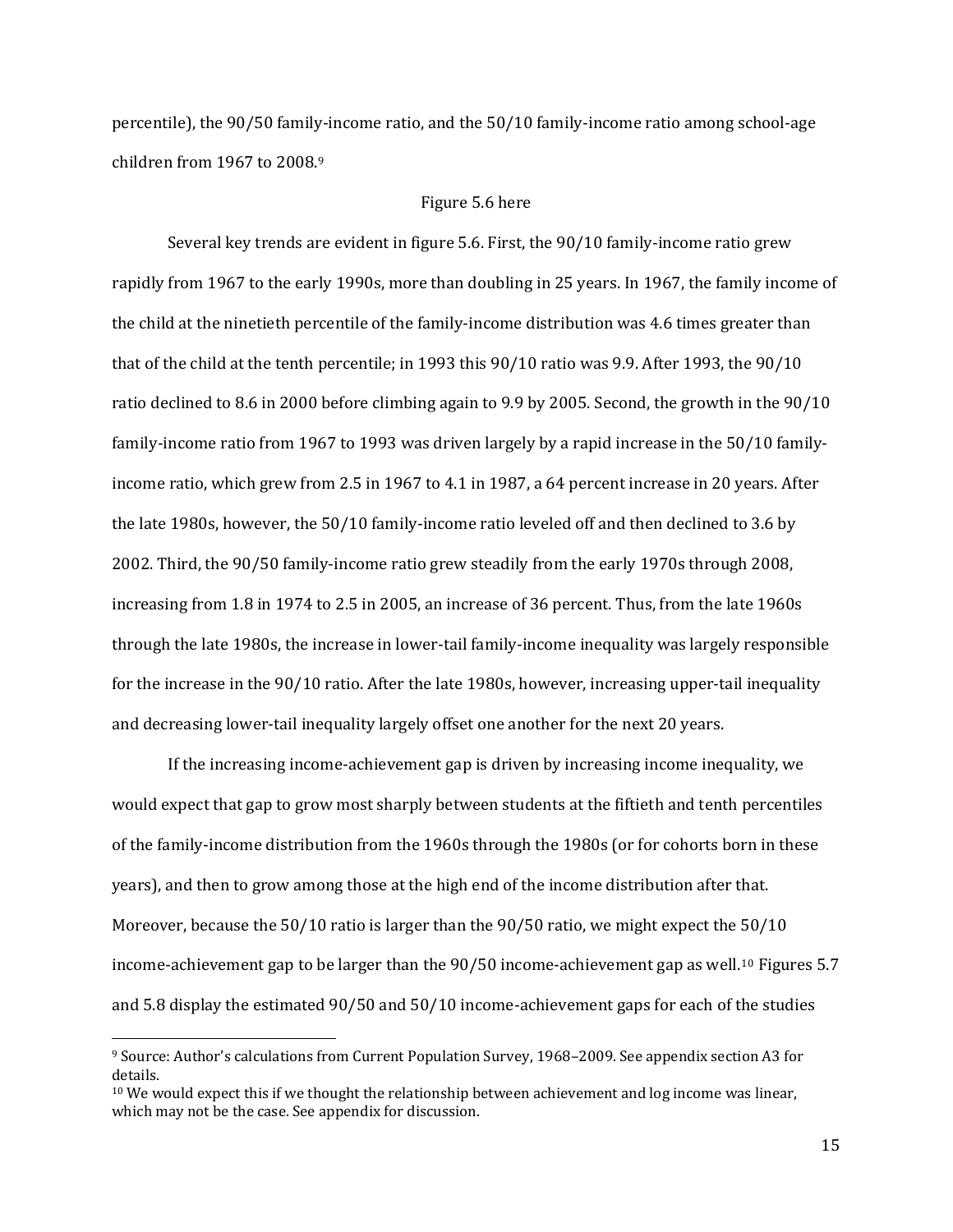with income data.

#### Figures 5.7 and 5.8 here

Figures 5.7 and 5.8 do not exactly conform to what we would expect if the growing income‐ achievement gap were simply due to rising income inequality among families with school‐age children. While the 50/10 income‐achievement gap in reading is generally larger than the 90/50 income‐achievement gap for cohorts born before 1990, the gaps are roughly similar in size in math, and the 90/50 gap is actually equal or larger than the 50/10 gap in the most recent cohorts. Moreover, the 90/50 gap appears to have grown faster than the 50/10 gap during the 1970s and 1980s, the opposite of what we would predict based on the rates of growth of the 90/50 and 50/10 income ratios (indeed, the 50/10 gap in reading appears to have been basically flat through this time period, when the 50/10 income ratio was growing most rapidly). In sum, figures 5.7 and 5.8 do not provide much support for the idea that the growing income‐achievement gap is attributable to rising income inequality, at least not in any simple sense. Nor, however, do they rule out the possibility that rising income inequality has contributed to the rising income‐achievement gap.

One complexity in investigating the relationship between income inequality and the income achievement gaps is that it is not clear how the relationships among income, income, and income inequality unfold through childhood and adolescence. Moreover, few of the studies I use have information of family income throughout a child's life, so I cannot disentangle the associations among family income and income inequality during childhood, family income and income inequality at the age when a child is tested, and a student's test scores. Rather, the trends described here are best understood as a set of repeated cross-sectional snapshots of the association between a child's current family income and his or her current academic achievement. Certainly, a more thorough understanding of the relationship between family income during different phases of childhood and later achievement would add to our understanding of the trends evident above, but the data available do not permit such an analysis.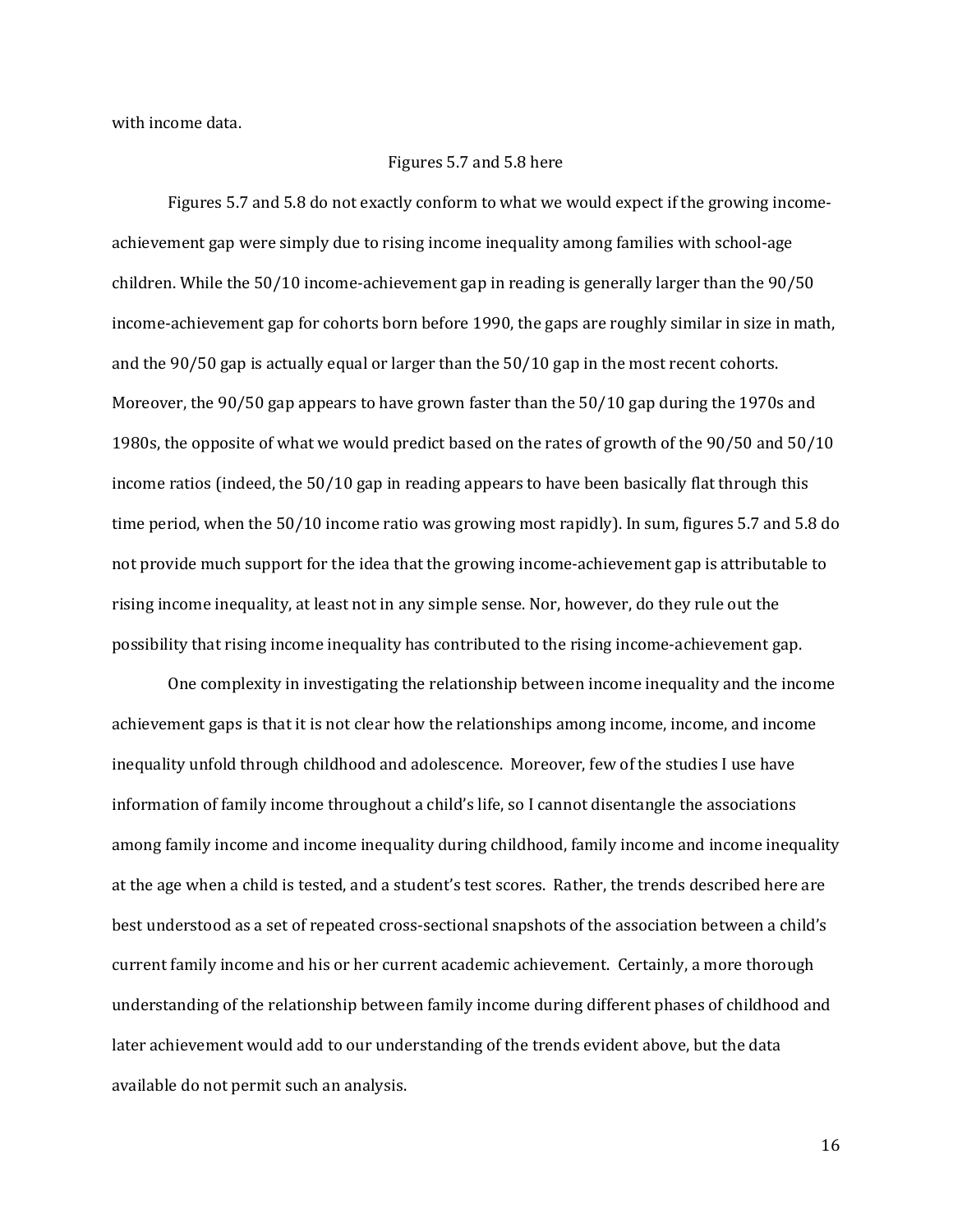In addition, the analyses presented above show the association between a child's family income rank (as opposed to income measured in dollars) and his or her academic achievement. Given that income inequality has risen for the last 30‐40 years, a given difference in income ranks corresponds to a much larger difference in actual income (whether measured in dollars or logged dollars), as is evident in Figure 5.6. Thus, if achievement were a constant function of dollars, we would expect a growing 90/10 income achievement gap even if the association between income (measured in dollars or logged dollars) remained constant. In appendix sections A6 and A7, I describe a set of analyses designed to determine to what extent the growth of the income‐ achievement gap is due to rising income inequality and to what extent it is due to the increasing returns to income. That is, I investigate whether the children of the rich score higher than the children of the poor because the income difference between the rich and poor is so much larger than it used to be, or because the relationship between achievement and dollars of income has grown stronger. Does a dollar buy more achievement than it did before, or do the rich just have more dollars than they did before?

These analyses, although not conclusive, suggest that the growth of the income‐ achievement gap is not explained solely by rising income inequality. Rather, the association between family income (in logged dollars), has grown stronger over time, particularly among families in the upper half of the income distribution. That is, the average difference in academic achievement between two children from above‐median income families whose family incomes differ by a factor of two has grown substantially (by 30‐60%) over the last several decades. Moreover, in regression models that estimate the trend in the 90/10 income-achievement gap, the time trend remains roughly constant in size, albeit with a larger standard error, regardless of whether or how I control for income inequality. Together, these analyses suggest that it is not rising income inequality per se that has caused the income‐achievement gap; rather, a dollar of income (or factors correlated with income) appears to buy more academic achievement than it did several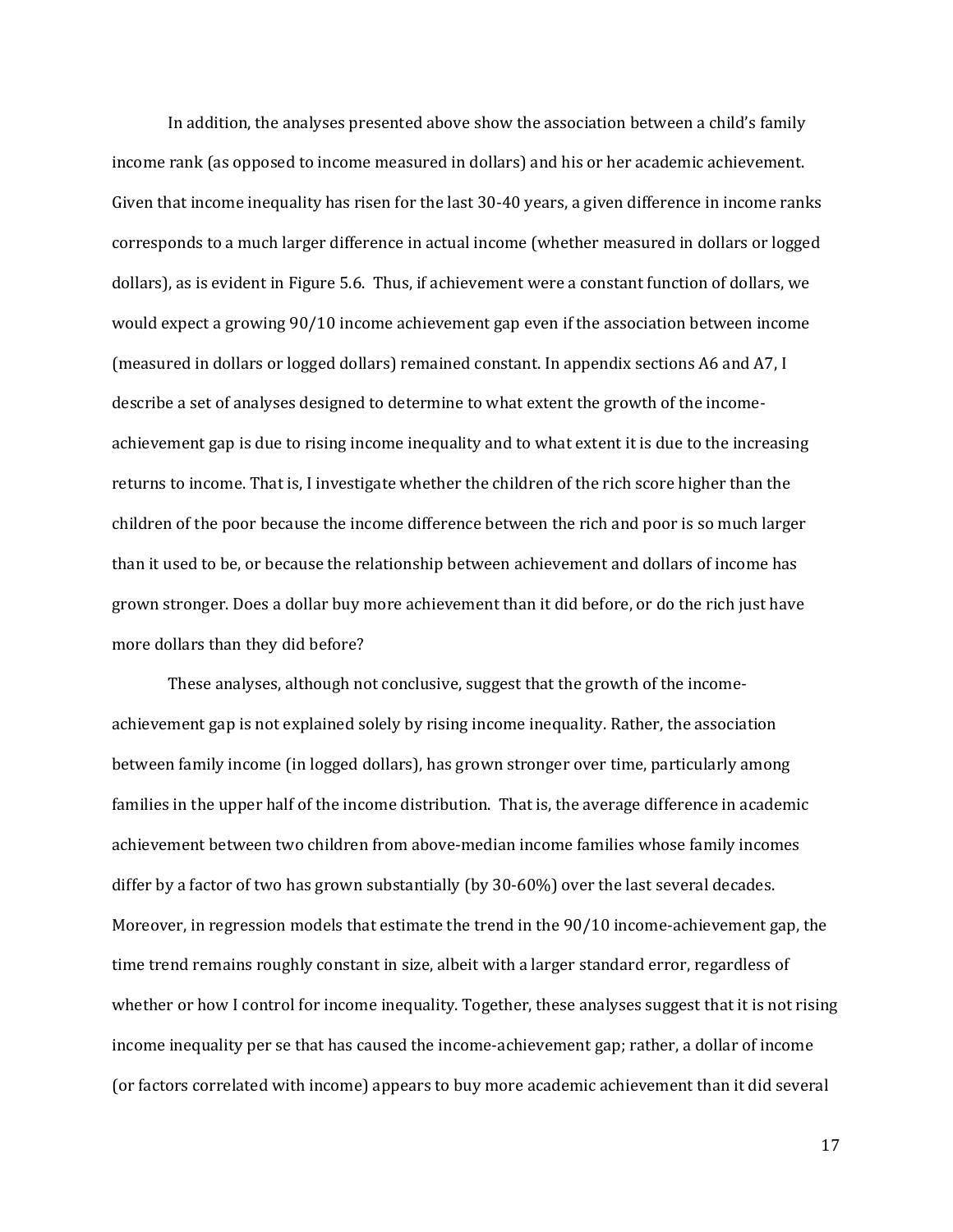decades ago.

#### *Differential Investments in Children's Cognitive Development*

The evidence showing that the returns to income have grown, at least among higher-income families, suggests that families may be changing how they invest in their children's cognitive development. If so, this may explain some of the rising income‐achievement gap. Sociologists and historians of the family have argued that parents, particularly those in the middle class, have become increasingly focused on children's cognitive development during the last fifty years (Lareau, 1989; Schaub, 2010; Wrigley, 1989). Evidence for this shift is necessarily indirect, yet it is fairly compelling. Wrigley (1989), for example, examined the types of parenting advice contained in 1,017 articles published in popular magazines between 1900 and 1985 to assess whether societal notions of childhood and the role of parents had changed during the twentieth century. She found that articles published in the early part of the century were largely written by medical doctors and focused overwhelmingly on medical and nutritional advice. Prior to 1930, fewer than one in six of the articles Wrigley analyzed addressed the issue of intellectual stimulation of babies, and many of these argued that intellectual stimulation was actually harmful. Children were seen in these articles as largely "vegetative" beings, and the primary role of parents was to keep them healthy and quiet. Focus on the intellectual development of children became much more prominent, Wrigley finds, beginning in 1960s. Almost half of all parenting articles published in popular magazines between 1960 and 1985 address the intellectual development of children, more than double the proportion in the 1950s. Although some of this shift was driven by the era's interest in social inequality and the need for compensatory preschool education for poor children, Wrigley argues that children's cognitive development quickly became a concern of middle‐class parents as well, as these parents increasingly saw education as essential for later economic success.

Another factor that may contribute to parents' increasing focus on their children's cognitive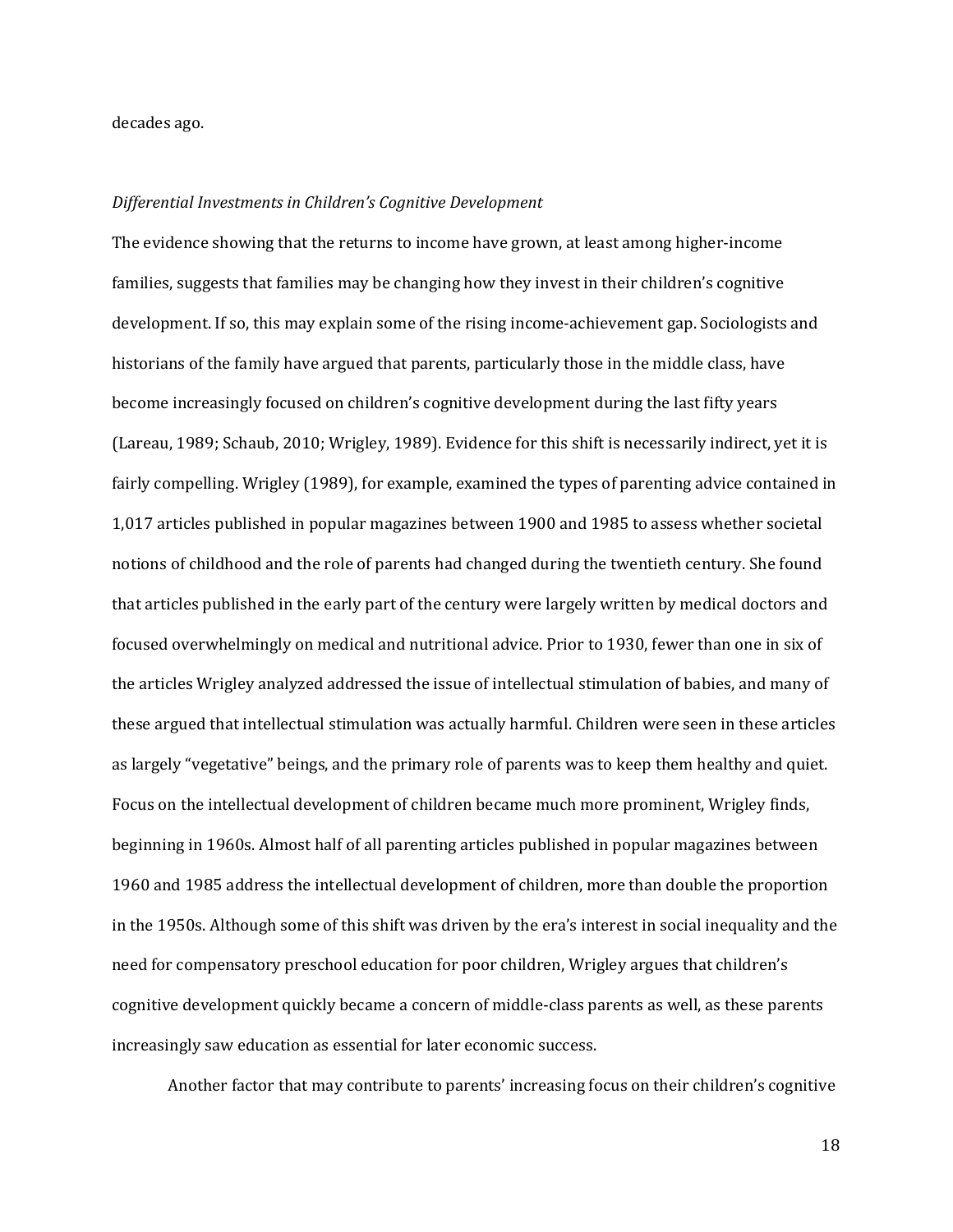development is the rise of test‐based accountability systems in education. While some forms of standardized testing—including IQ tests and the SAT—have been prevalent for much of the twentieth century (Lemann, 1999), standardized achievement testing has become much more common with the rise of the accountability movement following the 1983 publication of *A Nation at Risk* (National Commission on Excellence in Education, 1983). The combination of the increasing importance of educational success in determining earnings (Levy & Murnane, 1992) and the increasing importance of test scores in defining educational success may have caused parents to focus more on their children's cognitive development.

Although both middle‐class and low‐income parents may have become increasingly aware of the intellectual development of their children, Lareau (1989, 2003) argues that middle‐ and upper‐class parents engage much more commonly in what she calls "concerted cultivation"—the deliberate organization of childhood around intellectual and socioemotional development. If this concerted cultivation is effective at improving children's intellectual skills (at least, those measured by standardized tests), then this may contribute to the rising income‐achievement gap.

If middle‐ and upper‐income families are increasingly likely to invest in their children's cognitive development, we would expect to see evidence of this in the trends in parental investment in children's child care, education, and education-related activities. There is, however, little available evidence with which to test this hypothesis. Studies of parental time use show that highlyeducated and higher‐income parents spend more time in child care activities with their children than do less-educated and lower-income children (Guryan, Hurst, & Kearney, 2008; Ramey & Ramey, 2010). Moreover, the amount of time parents spend in child care activities (broadly defined) has increased from 1965 to 2008, and has increased more for college-educated parents than for less‐educated parents (Bianchi, 2000; Ramey & Ramey, 2010). In addition, in a recent paper using data from the Consumer Expenditure Survey, Kornrich and Furstenburg (2010) find that families' spending on children increased substantially from 1972 to 2007, particularly among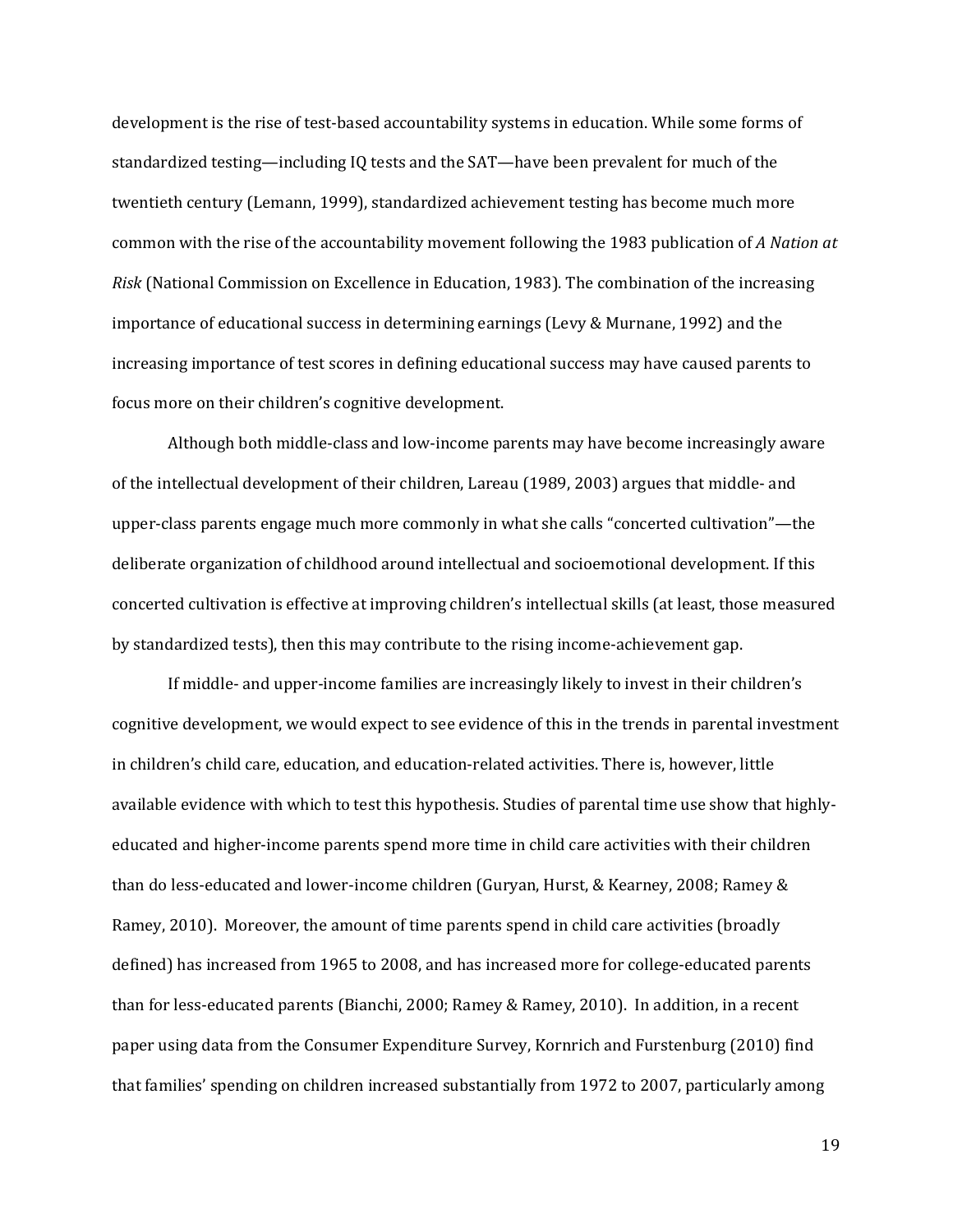high-income and college-educated families. Spending increases were particularly sharp among families with preschool-age children. Consistent with this is evidence that the relationship between family income and preschool enrollment among three‐ and four‐year‐old children grew from the late 1960s to the late 1980s (Bainbridge, Meyers, Tanaka, & Waldfogel, 2005). These patterns are broadly consistent with the hypothesis that the rising income‐achievement gap is at least partly driven by the increasing investment of upper‐income families in their children's cognitive development, particularly during the preschool years, though the evidence is far from conclusive on this point.

# *Changes in the Relationships among Family Income, Family Socioeconomic Characteristics, and Children's Achievement*

Another possible explanation for the rising income‐achievement gap is that high‐income families not only have more income than low-income families, but also have access to a range of other family and social resources. On average, families with higher incomes tend to be those in which the parent(s) are highly educated. This has long been true, though the link between parental educational attainment and family income has grown stronger in recent decades, as the wage returns to educational attainment have increased since 1979 (Levy & Murnane, 1992). Because highly educated parents are more able and more likely than less-educated parents to provide resources and opportunities for their children to develop cognitive and academic skills (both in the preschool years and the school‐age years; (Lareau, 1989), children of parents with college degrees may have higher academic achievement, on average, than children of parents with lower levels of education, all else being equal. Thus, the income‐achievement gap may be partly a result of the effects of parental educational attainment.

This argument suggests two possible explanations for the rising income‐achievement gap. First, the trend may result from an increase in the correlation between parental educational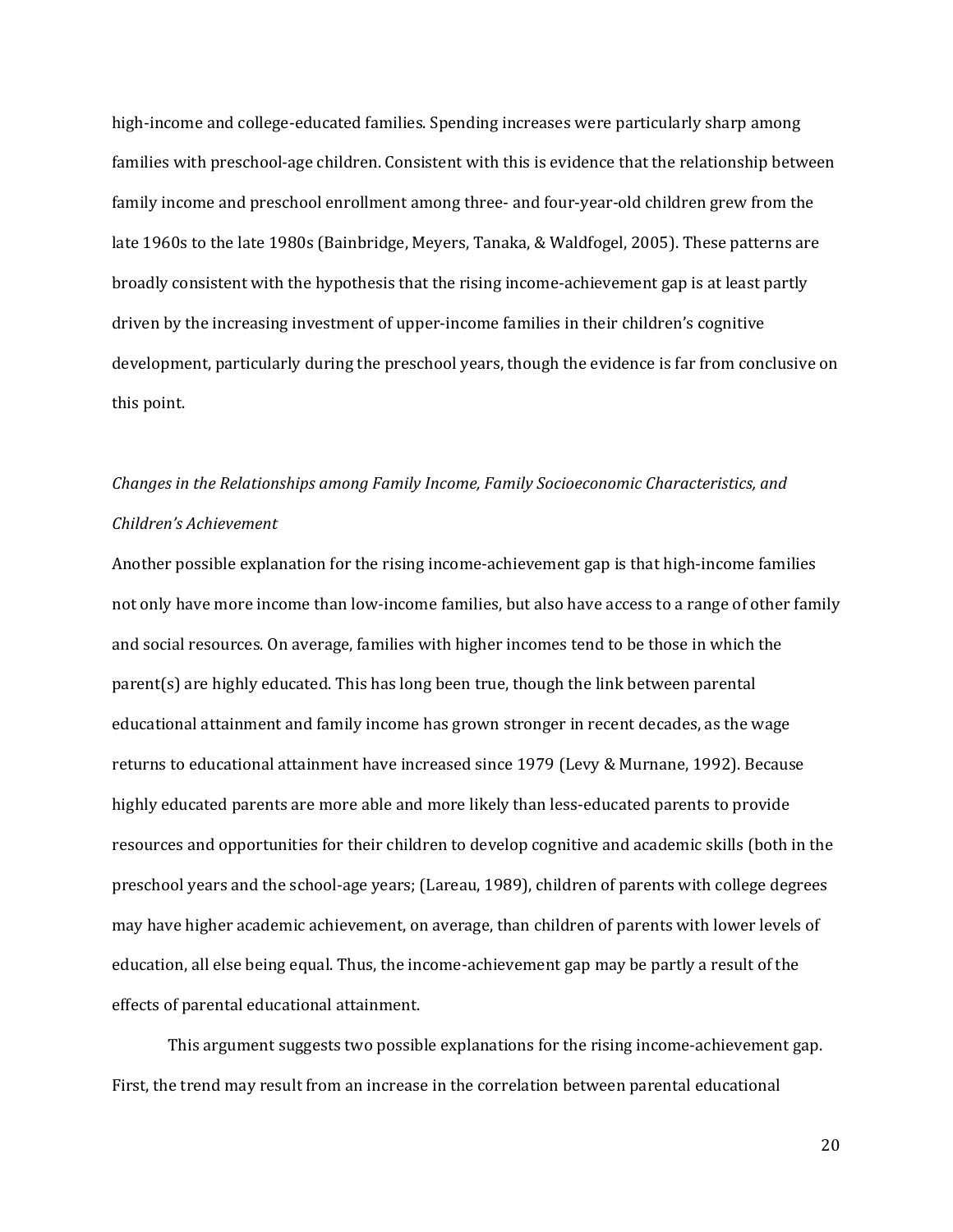attainment and family income—which would mean that high‐ and low‐income families are increasingly differentiated by education levels, leading to larger differences in children's achievement. Second, the trend may derive from an increase in the achievement returns to parental education, net of income. This would mean that children of highly educated parents benefit more from their parents' educational attainment than they did in the past.

The trend in the correlation between family income and parental education is illustrated in figure 5.9, which shows a relatively unambiguous trend of increasing correlation between parental education and family income across cohorts.[11](#page-21-0) There are several possible explanations for this trend. First, as Levy and Murnane (1992) point out, changes in the structure of the economy and the composition of the labor force during the 1970s and 1980s, along with declines in the real minimum wage and the weakening of unions, resulted in a decline in the real wages of those with only a high‐school degree and an increase in the wage premium for a college degree. These changes would be reflected in the studies of cohorts born in the 1950s through the 1970s (because these students and their parents were surveyed in the 1970s and 1980s). It is not clear, however, if this explanation can account for the continued increase in the correlation between income and education for studies conducted after the 1980s.

#### Figure 5.9 here

A second possible reason for increasing correlation between parental education and income is the increasing polarization of families. McLanahan (2004) argues that trends since 1960 in family structure and composition have led to an increasingly polarized distribution of family contexts for children—mothers with low levels of education are increasingly likely to be young, unemployed, and single or divorced; mothers with high levels of education are, conversely, increasingly likely to be older, employed, and married. As a result, the correlation of parental education and income among families with children is likely to increase with time. Moreover, McLanahan argues, this

<span id="page-21-0"></span> $11$  The same trend is evident if the correlations are plotted against the year of the study rather than against birth year.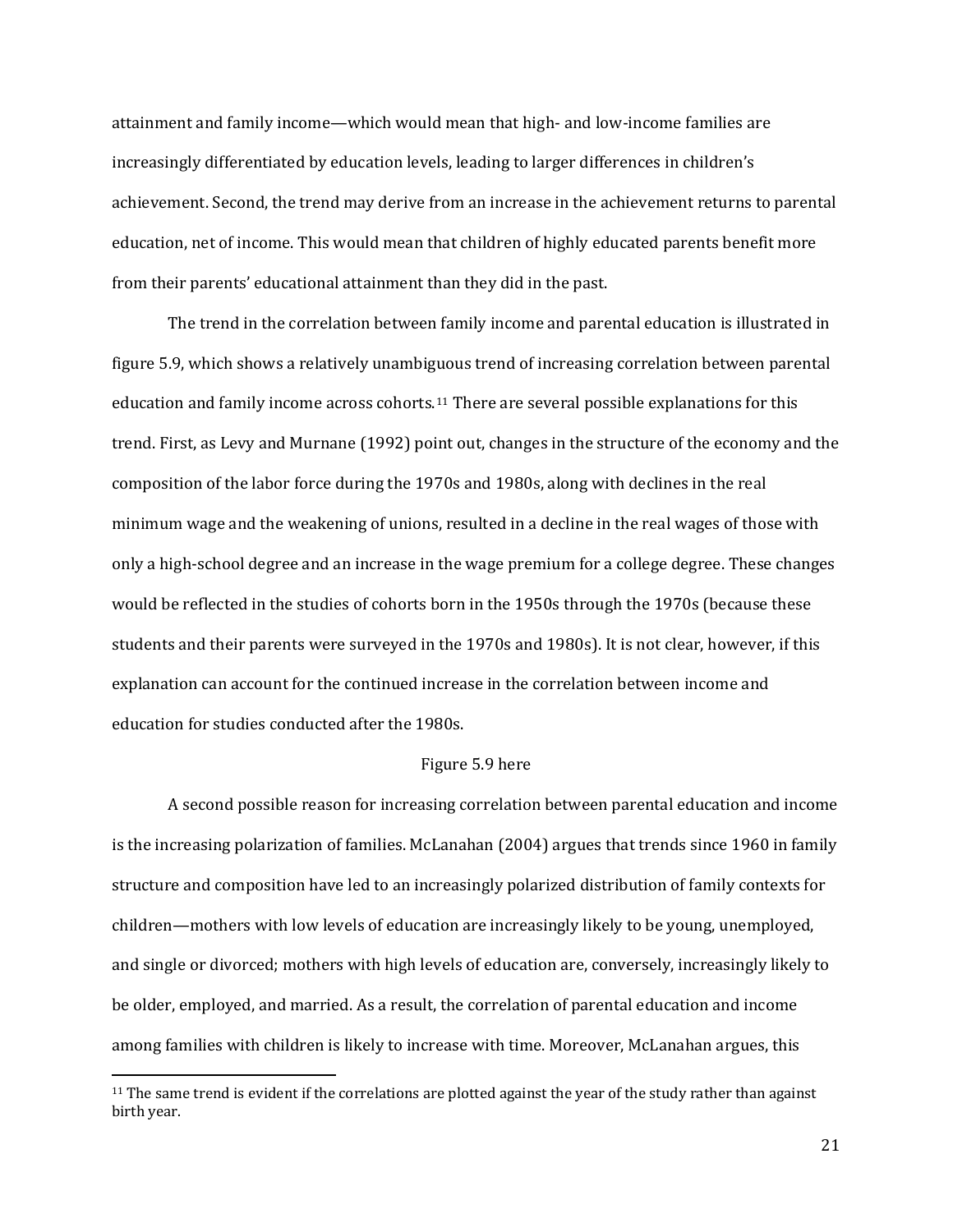polarization in family structure implies a corresponding polarization in key resources (income, parental time) available for children, which may have important implications for the distribution of children's academic achievement.

 Related to this argument is the fact that marital homogamy (the tendency for individuals to marry those with similar levels of educational attainment) has increased substantially since 1960 (C. R. Schwartz & Mare, 2005). As a result, in two‐parent families, the educational attainment of the higher-educated parent is increasingly predictive of the educational attainment of the less-educated spouse. This trend, coupled with the increasing disparity in single parenthood and employment between mothers with high and low levels of education described by McLanahan, and the increasing wage premium to education described by Levy and Murnane, implies that children with one highly educated parent are increasingly likely to have two highly educated, married parents and a high family income, while children with one less-educated parent are increasingly likely to live either with a single mother or with two parents, both with low levels of education and low wages.

 Given the increasing correlation of parental educational attainment and family income, we might expect the association between parental education and children's achievement to grow with time in the same way that the income‐achievement gap does. This does not, however, appear to be the case. Appendix section A8 describes a set of analyses of the trends in the association between parental educational attainment and math and reading scores from all available studies. On the whole, the data suggest that the association between parental educational attainment and student achievement has not changed dramatically during the last fifty years, though there is some evidence that it may be increasing in recent decades.

 Because income and parental education are correlated (and increasingly so with time, as shown in figure 5.9), I conduct a set of analyses to determine whether the growth in the income‐ achievement gap is due to increases in the association between income and achievement and/or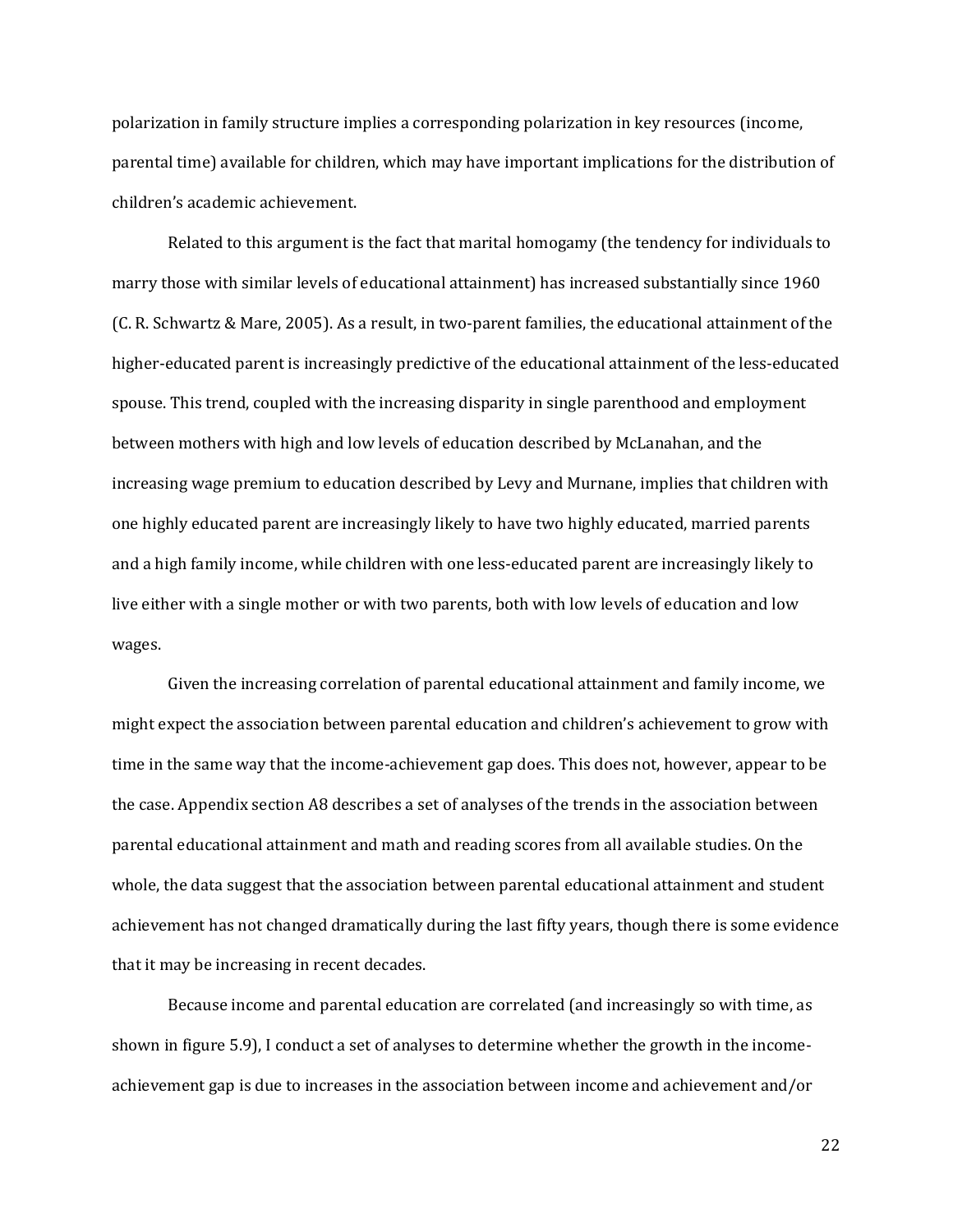parental education and achievement. For each study with measures of both family income and parental education, I estimate the association between income and achievement, controlling for parental education, and the association between parental education and achievement, controlling for family income (see appendix section A8). These partial associations are shown in figures 5.10 and 5.11.

### Figures 5.10 and 5.11 here

 The key result evident in figures 5.10 and 5.11 is that the income coefficient grew steeply for cohorts born from the 1940s to 2000. The income coefficient for reading increased four‐fold during this period, and it more than doubled for math. At the same time, the parental‐education coefficient has been generally unchanged during the six decades of cohorts in the studies. Even if we focus only on the cohorts born since the mid‐1970s, the income coefficient has increased substantially, more than doubling in reading and increasing more than 50 percent in math. In this same time period, the coefficient on educational attainment appears to have grown as well, albeit at a slower rate.

 It is instructive to compare the trends in figures 5.10 and 5.11 with those in figures 5.1 and 5.2 and those in figures A9 and A10; because each of these figures reports estimated gaps between a child at the ninetieth and tenth percentiles of the income or educational‐attainment distribution, the magnitudes of the coefficients can be directly compared. First, note that income accounts for relatively little of the gap in achievement between children from families with more- and lesseducated parents (this is evident by comparing the unadjusted gaps in figures A9 and A10 to the adjusted gaps in figures 5.10 and 5.11). For cohorts from the 1940s through 2001, family income and race together account for generally less than 20 percent of the association between parental education and achievement. Parental education, however, accounts for a large proportion of the association between income and achievement in the early cohorts, but that proportion declines across cohorts (this is evident by comparing the unadjusted gaps in figures 5.1 and 5.2 to the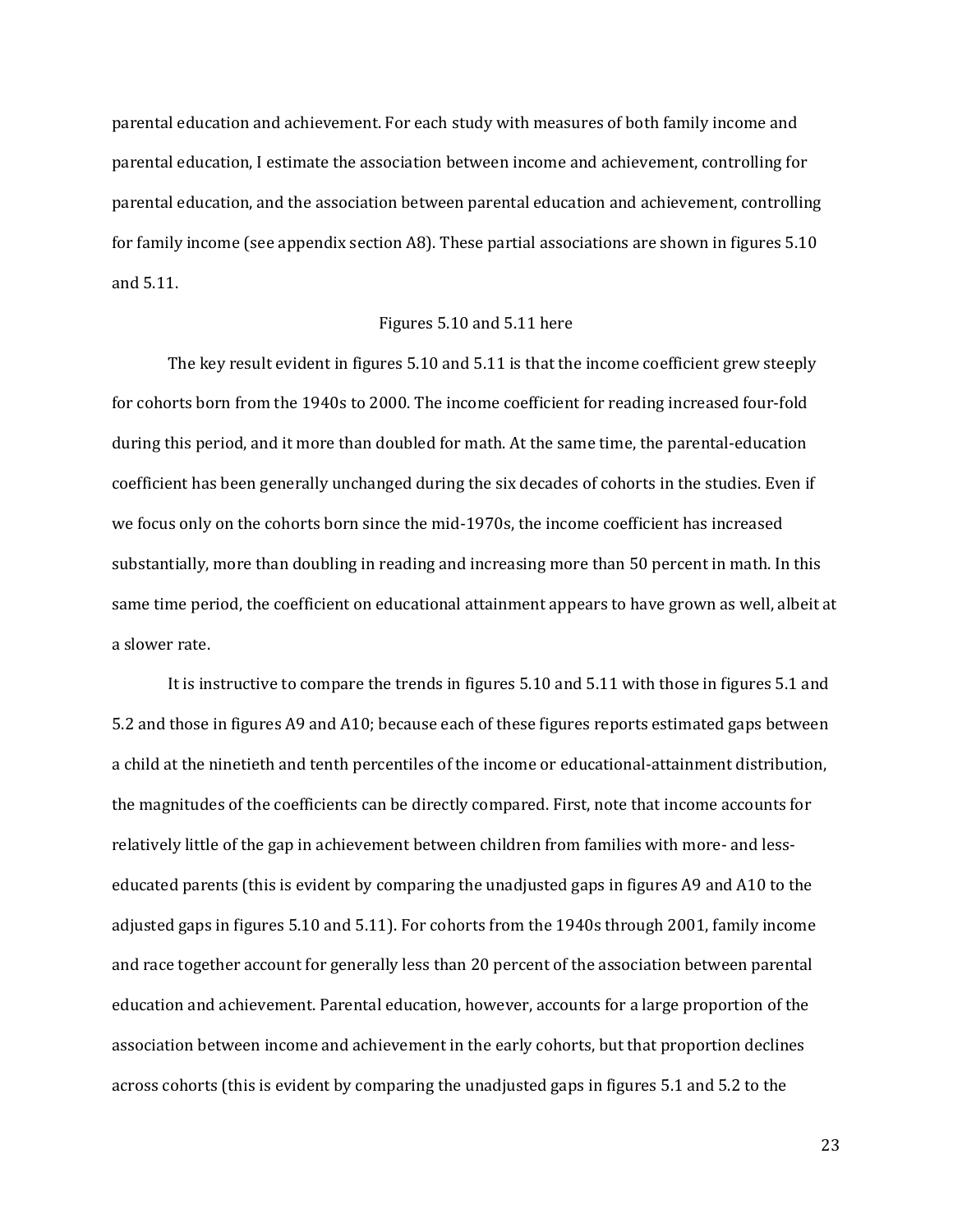adjusted gaps in figures 5.10 and 5.11). In reading, for example, parental education accounts for roughly 60 to 80 percent of the income‐achievement gap in the studies of cohorts born in the 1940s, 1950s, and 1960s. But among cohorts born between 1980 and 2001, parental education and race explain only 40 to 60 percent of the income gap. The trend is similar, but weaker, for math. This pattern is at odds with the explanation that the growing income gap is due to the increasing correlation of income and parental education: all else being equal, we would expect the increasing correlation between the two to mean that education should explain more of the income gap over time, not less.

 A second lesson evident in figures 5.10 and 5.11 is that the association between parental education and children's academic achievement, controlling for family income and race, remains larger than the association between family income and achievement, controlling for parental education and race. That is, although the association between income and achievement has grown rapidly during the last fifty years, parental educational attainment is still a more powerful predictor of student achievement than is family income.[12](#page-24-0)

# *Increased Segregation by Income*

A final possible explanation for the rising income‐achievement gap is the pattern of increasing income segregation during the last forty years. Several recent studies have found that residential segregation by income increased from 1970 to 2000, partly as a result of rising income inequality and likely partly as a result of low‐income housing policy (Jargowsky, 1996; Reardon & Bischoff, 2011; Watson, 2009). In particular, rising income inequality has led to the increasing segregation of high-income families from middle- and low-income families; high-income families increasingly live

<span id="page-24-0"></span><sup>&</sup>lt;sup>12</sup> The income coefficients displayed in figures 5.9 and 5.10 are roughly 20 to 40 percent as large as the parental‐education coefficients in the earliest cohorts, but they are 60 to 90 percent as large as the parental‐ education coefficients in the later cohorts. The income coefficients here are adjusted for the estimated reliability of family income, so these differences in the magnitudes of the income and education coefficients are likely not substantially biased by the less reliable measurement of family income.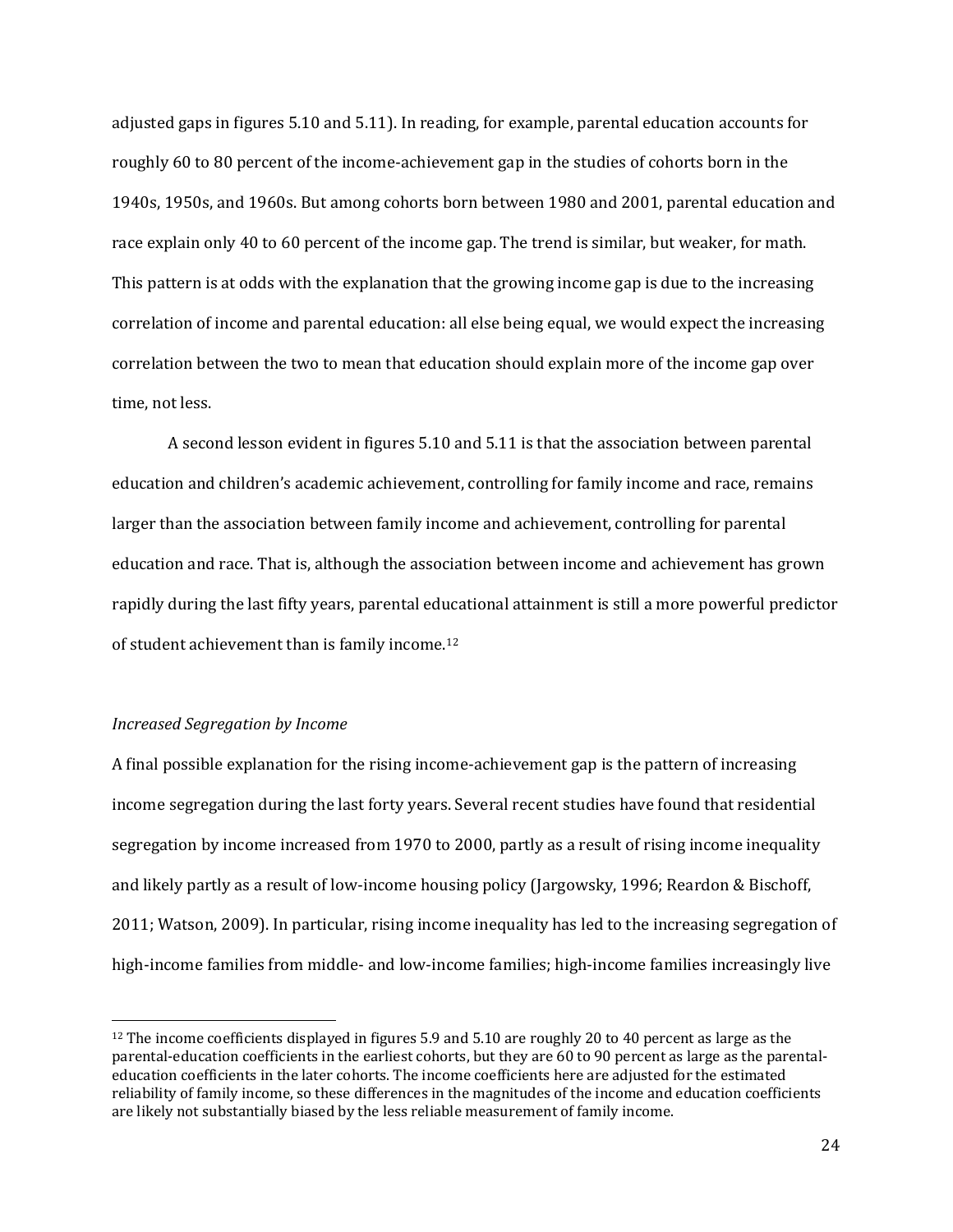spatially far from the middle class (Reardon & Bischoff, 2011). Because residential patterns are closely linked to school‐attendance patterns, the rise of residential income segregation has likely led to a concurrent rise in school segregation by income, though there is little empirical evidence on this.[13](#page-25-0) Because the growth in income segregation has been largely a result of increasing segregation of the affluent, this might explain the pattern of rising returns to income among higher‐income families.

Greater residential income segregation may affect the school‐quality differential between high- and low-income students, because high-income parents are better able to garner resources for their schools. Likewise, increased income segregation may lead to less variance of test scores within schools and more variance of test scores between schools, given that higher-income students generally have higher scores than lower-income students.<sup>14</sup>

It is not clear, however, that these factors would lead to increases in the income‐ achievement gap. The evidence on the effects of school socioeconomic composition is somewhat weak, though a new study taking advantage of quasi‐random variation in school poverty rates experienced by low-income students in Montgomery County, Maryland, finds evidence that lowincome students perform better on math tests after moving to low-poverty schools (H. Schwartz, 2010). Likewise, some studies of peer effects find evidence that the academic‐achievement level of one's classmates may impact one's own achievement (for recent evidence, see Lavy, Silma, & Weinhardt, 2009). Nonetheless, the evidence is far from clear if, how, and how much differences among schools in peers and school quality may affect achievement. As a result, there is little evidence to answer the question of whether rising income segregation has played a role in the increasing income‐achievement gap.

<span id="page-25-0"></span><sup>&</sup>lt;sup>13</sup> Because of the relatively small within-school samples in many of the studies that include measures of family income, it is difficult to assess the trends in school income segregation using the data available. 14 An examination (not shown) of the intracluster correlations (ICC) of test scores from the school‐based studies included in this chapter provides some evidence that the ICC has grown with time, but these estimates are very noisy because of the small sample sizes within each school in most of the studies.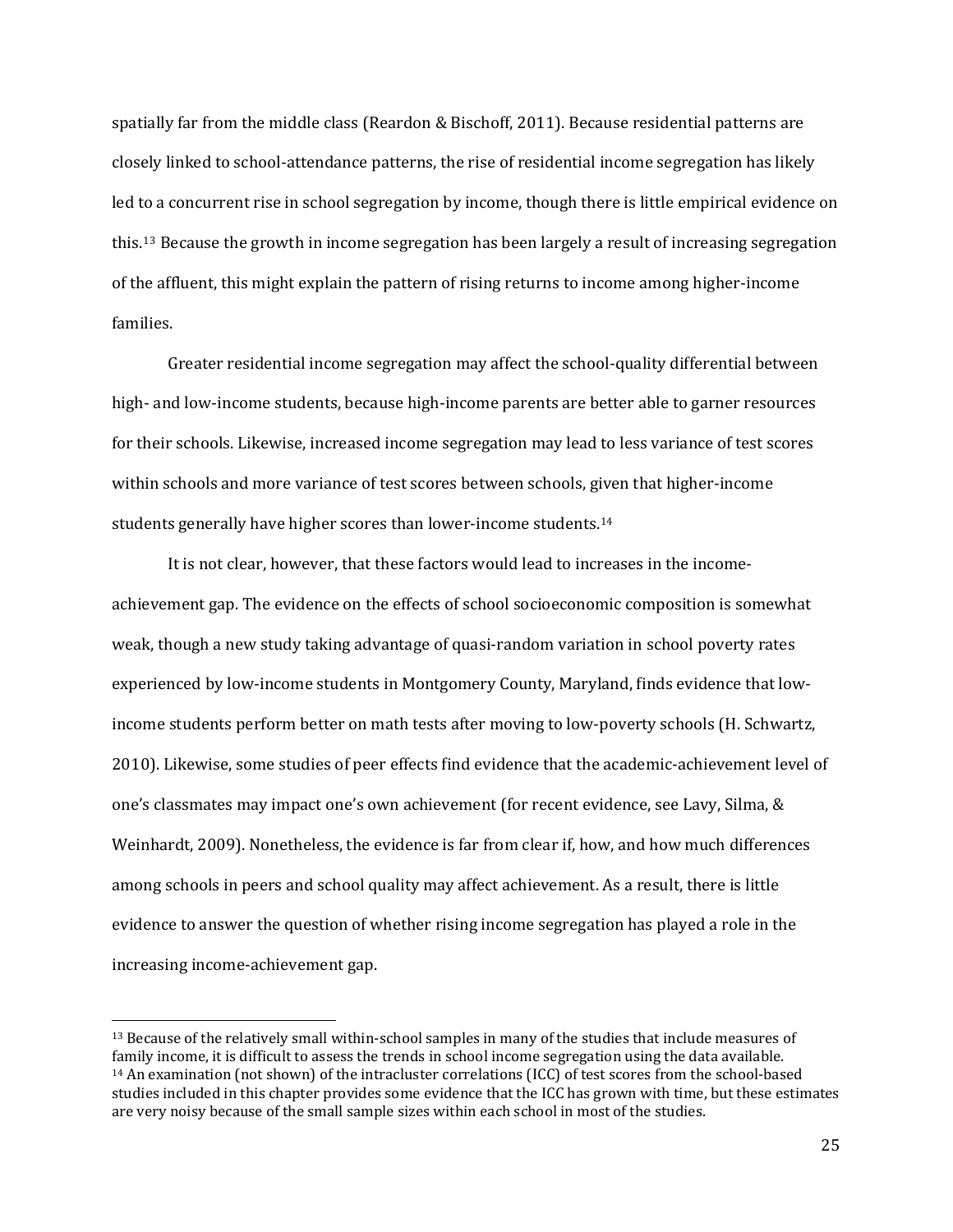# **Conclusion**

Most, but not all, of the evidence presented in this chapter suggests that the achievement gap between children from high- and low-income families has grown substantially in recent decades. The income-achievement gap is now considerably larger than the black-white gap, a reversal of the pattern fifty years ago. In some ways, this is not surprising. The 1950s and 1960s were characterized by historically low levels of income inequality and high levels of racial inequality, not only in educational achievement and attainment but in access to educational opportunity, labor markets, housing markets, and health care. Beginning in the 1970s, this pattern began to reverse. Efforts to desegregate schools and hospitals, affirmative‐action programs, enforcement of fair housing laws, and gradual but important changes in racial attitudes all led to reductions in the stark racial disparities of the 1950s and 1960s. Although racial disparities are still manifestly evident in many aspects of U.S. society, these disparities are considerably smaller in many ways than they were fifty years ago.

 At the same time, however, income inequality in the United States began to grow sharply in the 1970s, a trend that continues to the present. The gap between the rich and the poor has widened significantly, particularly among families with children. Moreover, the Reagan-era changes in social policy—particularly changes in housing policies, income‐support policies, and other social safety nets for low-income families (Katz, 1989, 1995)—have made life much more difficult for lowincome families. Not only do the poor have less money than they did before, they may have fewer social support systems as well.

It is tempting to read this chapter as evidence of a profound shift from a society where race is more consequential than family income to one in which family income appears more determinative than race. Certainly the trends in the income‐ and racial‐achievement gaps are consistent with this explanation. The fact that the relationship between parental education and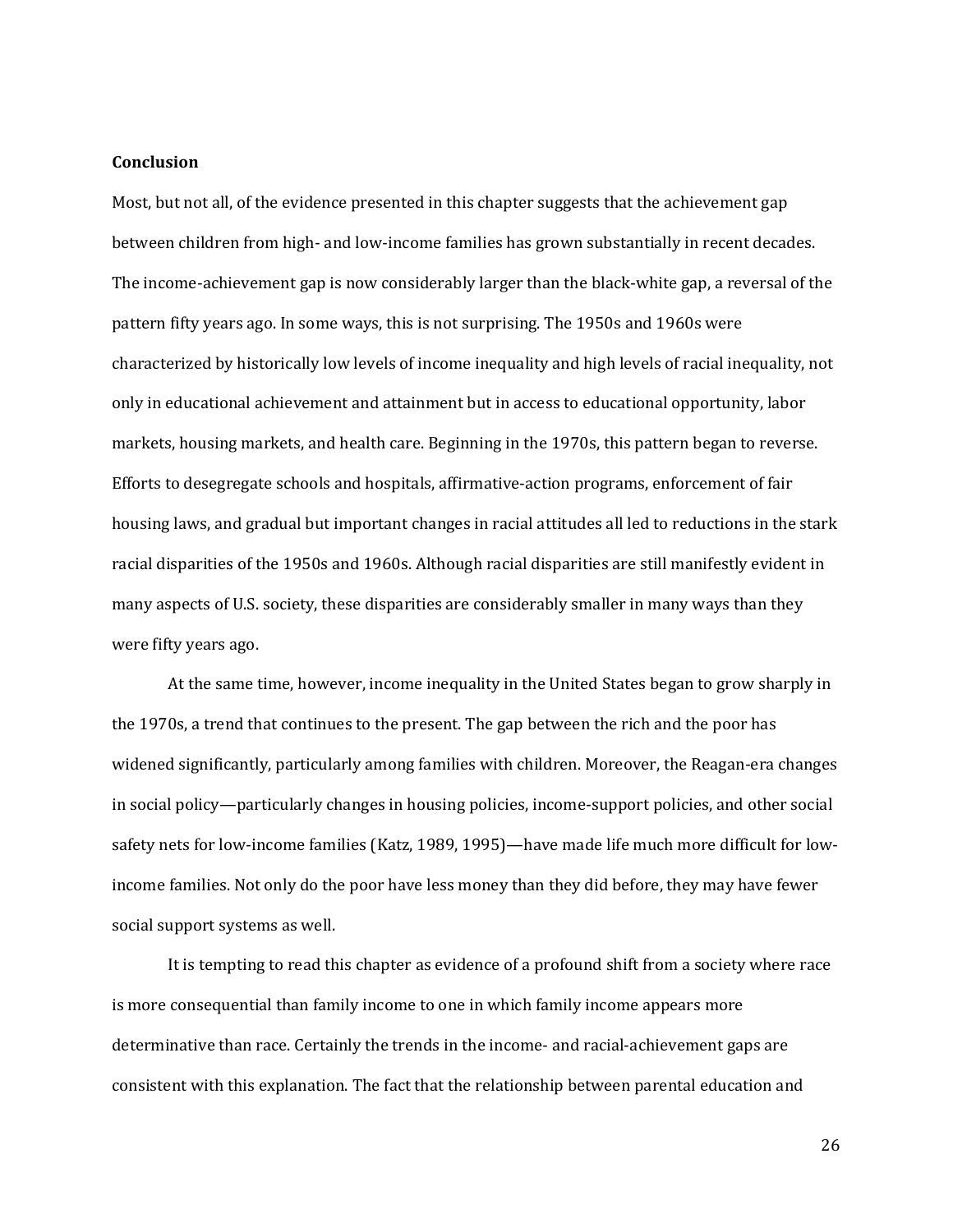achievement has changed relatively little during the same time period is consistent with this as well, suggesting that income, not human capital (at least as measured by parental education), is the important socioeconomic factor at work.

However, many of the other patterns in this chapter are not fully consistent with the simple explanation that income inequality has driven these trends. First, the analyses described in the chapter and the appendix show that the income‐achievement gaps do not grow in the ways that would be predicted by the changes in income inequality. Although income inequality grew sharply for families with below-median incomes during the 1970s and 1980s, the income-achievement gap among children from these families was largely unchanged. The achievement gap did grow among children from above‐median‐income families, but this appears to be better explained by an increase in the returns to income, not by increases in income inequality. Evidence from other studies suggests that parental investment in their children's cognitive development has grown during the last half-century, particularly for higher-income families, a pattern that may explain the growing returns to income during this time period.

There are a number of other possible explanations for the evident trends in the income‐ achievement gap. Education policy increasingly focuses on standardized‐test scores as outcome measures for schools; as these scores become more important, families may be increasingly likely to invest in improving their children's scores. Likewise, cultural perceptions of the role of parents have changed throughout the twentieth century to focus increasingly on early‐childhood cognitive and psychological development, which may lead parents with resources to invest more in their young children's development.

In sum, the forces at work behind the rising income‐achievement gap are likely complex and interconnected. Certainly more research to understand the causes of these trends is necessary. Equally important, however, is research to understand the consequences of these patterns. At the same time that family income has become more predictive of children's academic achievement, so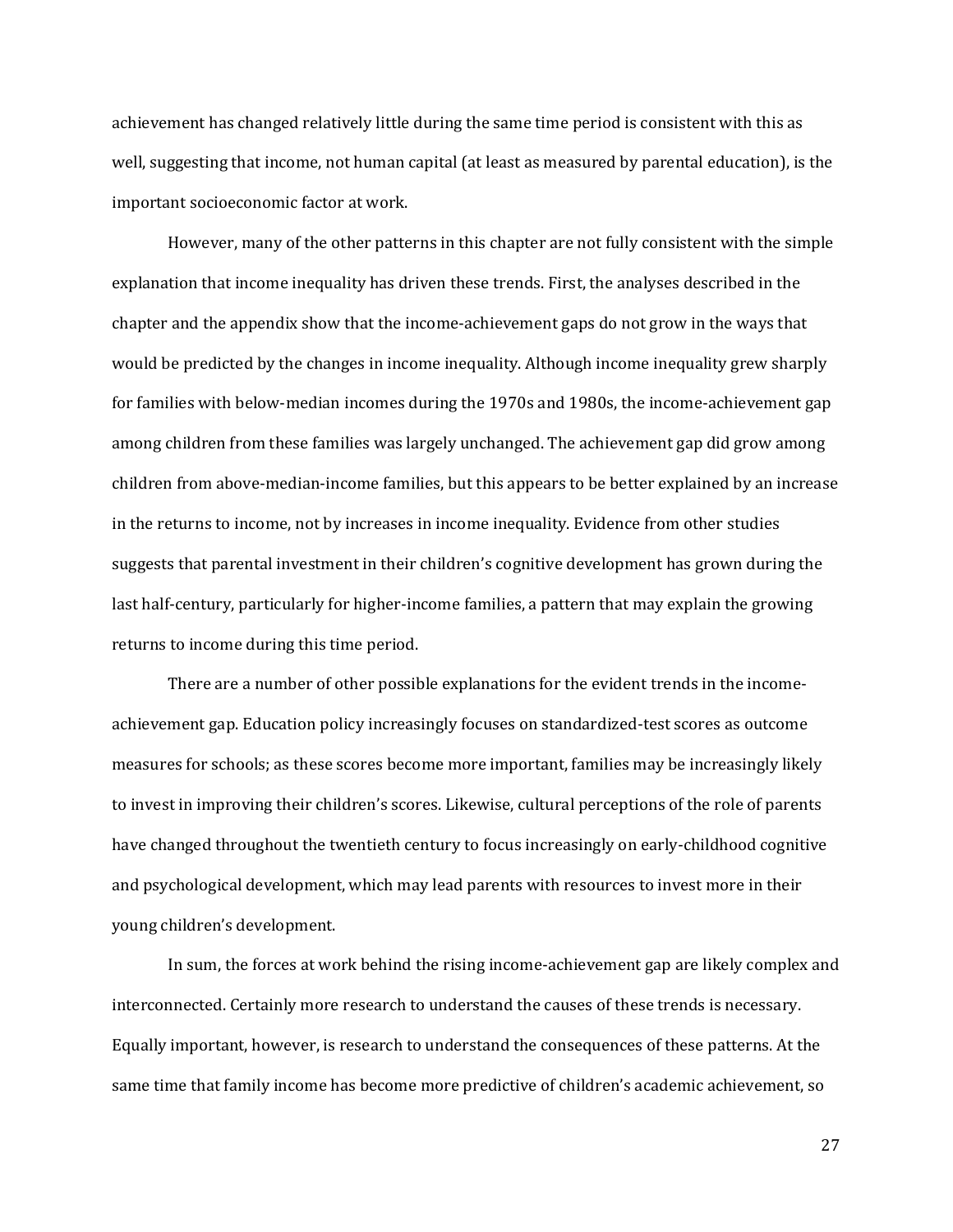have educational attainment and cognitive skills become more predictive of adults' earnings. The combination of these trends creates a feedback mechanism that may decrease intergenerational mobility. As the children of the rich do better in school, and those who do better in school are more likely to become rich, we risk producing an even more unequal and economically polarized society.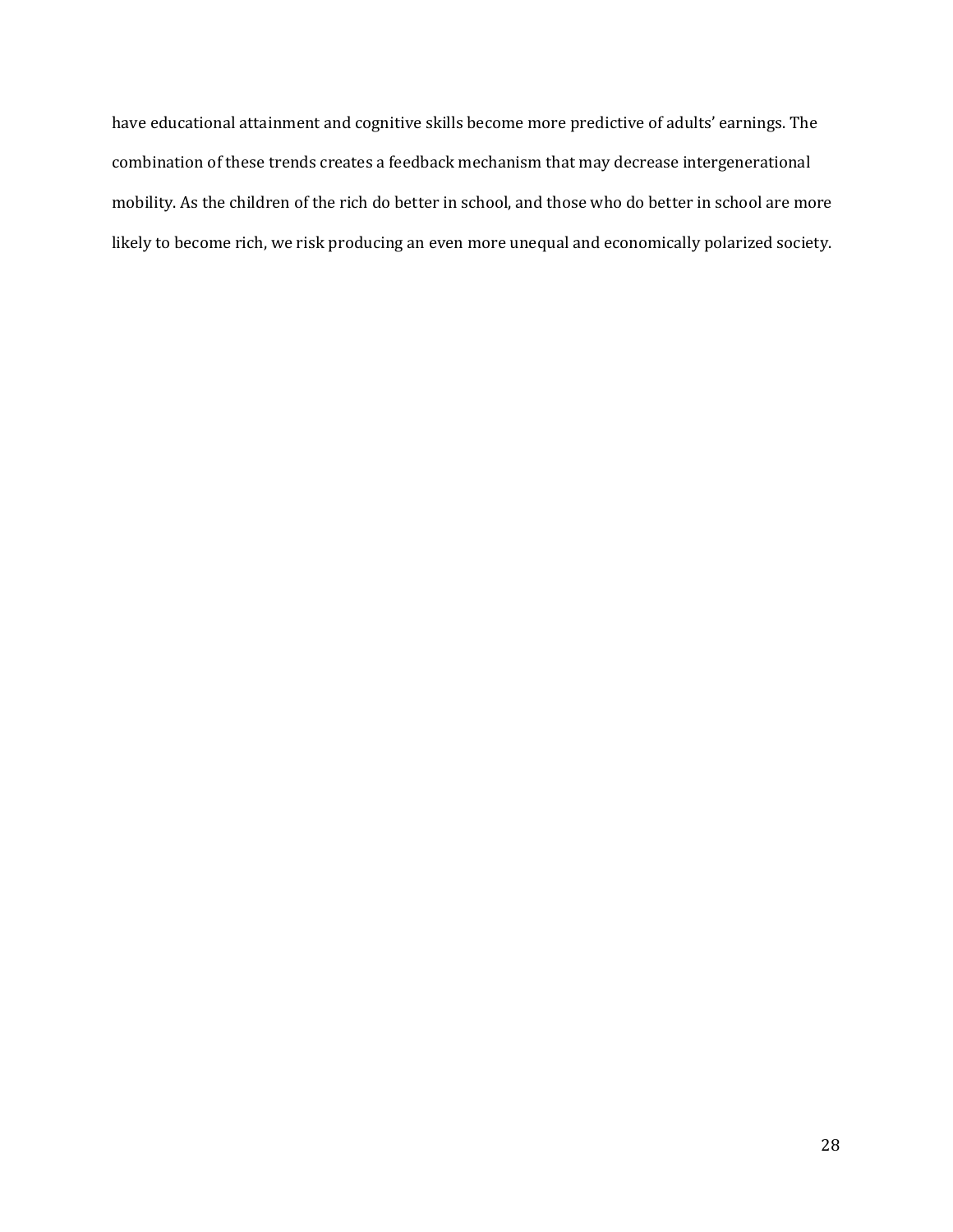#### **References**

- Bailey, M. J., & Dynarski, S. M. (forthcoming). Gains and Gaps: A Historical Perspective on Inequality in College Entry and Completion. In R. Murnane & G. Duncan (Eds.), *Social Inequality and Educational Disadvantage*. Washington, DC: Brookings Institution.
- Bainbridge, J., Meyers, M. K., Tanaka, S., & Waldfogel, J. (2005). Who gets an early education? Family income and the enrollment of three‐ to five‐year‐olds from 1968 to 2000. *Social Science Quarterly, 86*(3), 724‐745.
- Bianchi, S. (2000). Maternal Employment and Time with Children: Dramatic Change or Surprising Continuity? *Demography, 37*(4), 401‐414.
- Bowles, S., & Gintis, H. (1976). *Schooling in capitalist America: Educational reform and the contradictions of economic life*. New York: Basic Books.
- Bowles, S., & Gintis, H. (2002). The Inheritance of Inequality. *Journal of Economic Perspectives, 16*(3), 3‐30.
- Brooks‐Gunn, J., & Duncan, G. J. (1997). The effects of poverty on children. *Future of Children, 7*(2), 55‐71.
- Burkhauser, R. V., Feng, S., Jenkins, S. P., & Larrimore, J. (2009). *Recent trends in top income shares in the USA: Reconciling estimates from March CPS and IRS tax return data* (NBER Working Paper #15320). Cambridge, MA: National Bureau of Economic Research.
- Clotfelter, C. T., Ladd, H. F., & Vigdor, J. L. (2006). *The academic achievement gap in grades three to eight* (Working Paper No. 12207). Cambridge, MA: National Bureau of Economic Research.
- Coleman, J. S., Campbell, E. Q., Hobson, C. J., McPartland, J., Mood, A. M., Weinfeld, F. D., et al. (1966). *Equality of educational opportunity*. Washington, DC: U.S. Department of Health, Education, and Welfare, Office of Education.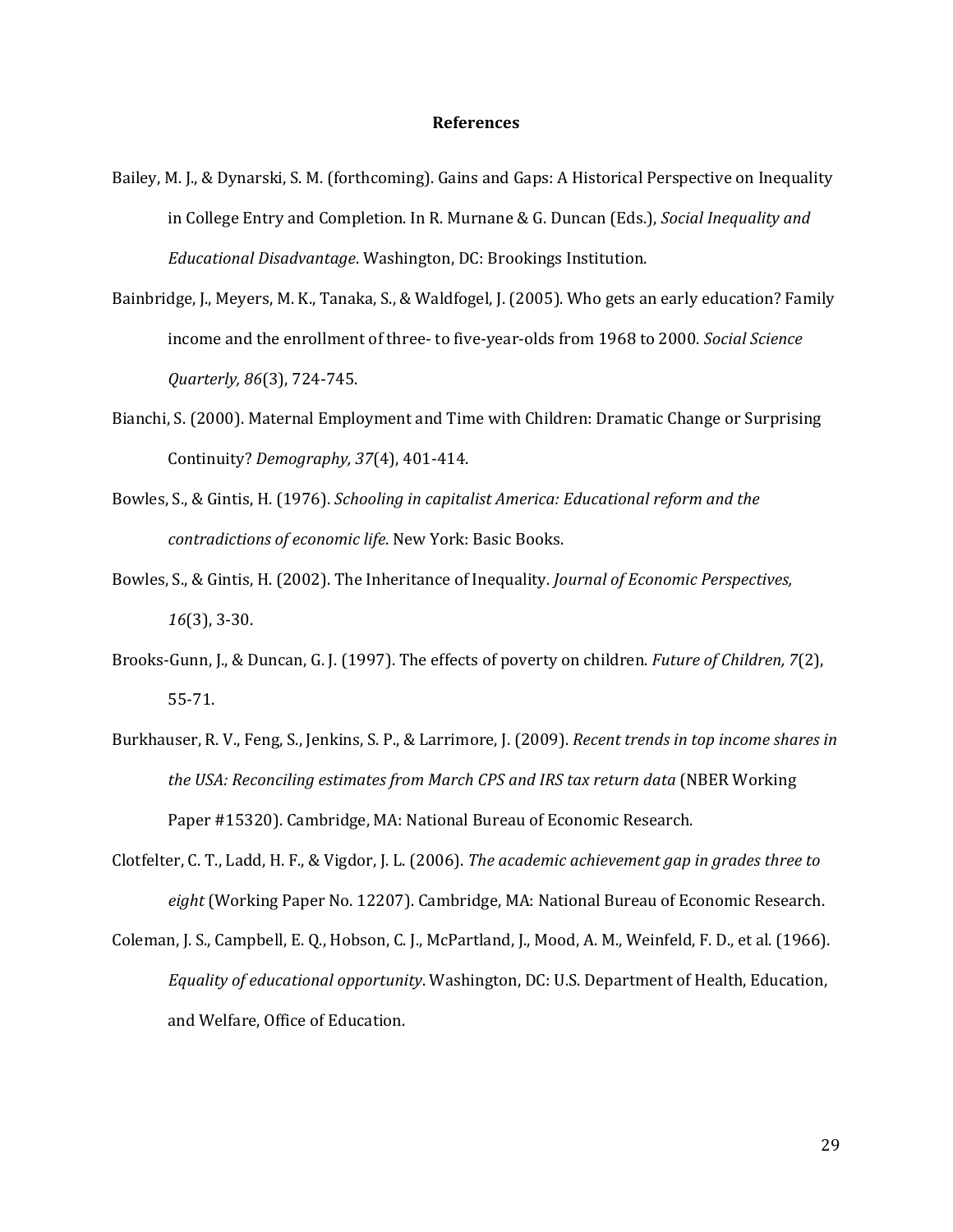- Duncan, G. J., & Brooks‐Gunn, J. (1997). Income effects across the life‐span: Integration and interpretation. In G. J. Duncan & J. Brooks‐Gunn (Eds.), *Consequences of growing up poor* (pp. 596‐610). New York: Russell Sage Foundation.
- Duncan, G. J., Brooks Gunn, J., & Klebanov, P. K. (1994). Economic deprivation and early childhood development. *Child Development, 65*(2), 296‐318.
- Dupriez, V., & Dumay, X. (2006). Inequalities in school systems: effect of school structure or of society structure? *Comparative Education, 42*(2), 243‐260.
- Dura‐Bellat, M., & Suchaut, B. (2005). Oranisation and context, efficiency and equity of educational systems: What PISA tells us. *European Educational Research Journal, 4*(3), 181‐194.
- Fryer, R. G., & Levitt, S. D. (2004). Understanding the black‐white test score gap in the first two years of school. *The Review of Economics and Statistics, 86*(2), 447‐464.
- Fryer, R. G., & Levitt, S. D. (2006). The Black‐White Test Score Gap through Third Grade. *American Law and Economics Review, 8*(2), 249‐281.
- Grissmer, D. W., Flanagan, A., & Williamson, S. (1998). Why did the Black‐White score gap narrow in the 1970s and 1980s? In C. Jencks & M. Phillips (Eds.), *The BlackWhite Test Score Gap* (pp. 182‐228). Washington, D.C.: Brookings Institution Press.
- Guryan, J., Hurst, E., & Kearney, M. (2008). Parental Education and Parental Time with Children. *Journal of Economic Perspectives, 22*(3), 23‐46.
- Hedges, L. V., & Nowell, A. (1998). Black‐White Test Score Convergence Since 1965. In C. Jencks & M. Phillips (Eds.), *The BlackWhite Test Score Gap* (pp. 149‐181). Washington, D.C.: Brookings Institution Press.
- Hedges, L. V., & Nowell, A. (1999). Changes in the black-white gap in achievement test scores. *Sociology of Education, 72*(2), 111‐135.
- Herrnstein, R. J., & Murray, C. (1994). *The Bell Curve: Intelligence and Class Structure in American Life*. New York: The Free Press.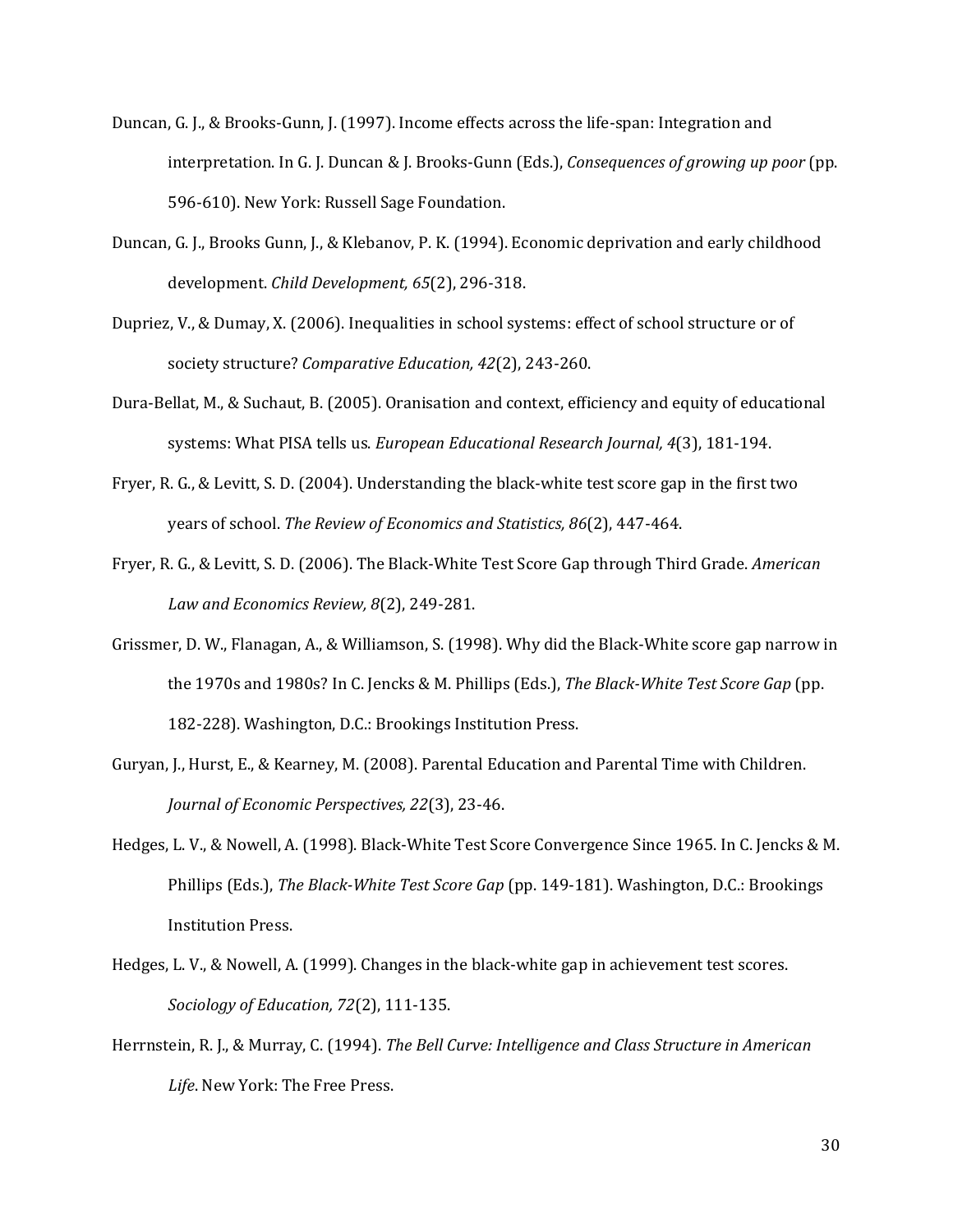- Huang, M.‐H., & Hauser, R. M. (2001). Convergent Trends in Black‐White Verbal Test‐Score Differentials in the U.S.: Period and Cohort Perspectives. *EurAmerica, 31*(2), 185‐230.
- Jacoby, R., & Glauberman, N. (Eds.). (1995). *The Bell Curve Debate: History, Documents, Opinions*. New York: Random House.
- Jargowsky, P. A. (1996). Take the money and run: Economic segregation in U.S. metropolitan areas. *American Sociological Review, 61*(6), 984‐998.
- Jencks, C., & Phillips, M. (Eds.). (1998). *The BlackWhite Test Score Gap*. Washington D.C.: Brookings Institution Press.
- Kagan, J. (2002). Empowerment and Education: Civil Rights, Expert‐Advocates, and Parent Politics in Head Start, 1964–1980. *Teachers College Record, 104*(3), 516‐562.
- Katz, M. B. (1989). *The undeserving poor: From the war on poverty to the war on welfare*. New York: Random House.
- Katz, M. B. (1995). *Improving poor people: The welfare state, the 'underclass,' and urban schools as history*. Princeton, NJ: Princeton University Press.
- Kornrich, S., & Furstenberg, F. (2010). Investing in Children: Changes in Parental Spending on Children, 1972 to 2007. Unpublished Unpublished manuscript.
- Lareau, A. (1989). *Home advantage: Social class and parental intervention in elementary education*. London: Falmer Press.
- Lareau, A. (2003). *Unequal Childhoods: Class, Race, and Family Life*. Berkeley, CA: University of California Press.
- Lavy, V., Silma, O., & Weinhardt, F. (2009). The good, the bad, and the average: Evidence on the scale and nature of peer effects in schools. *National Bureau of Economic Research Working Paper, 15600*.
- Lemann, N. (1999). *The Big Test: The Secret History of The American Meritocracy*. New York: Farrar, Straus, and Giroux.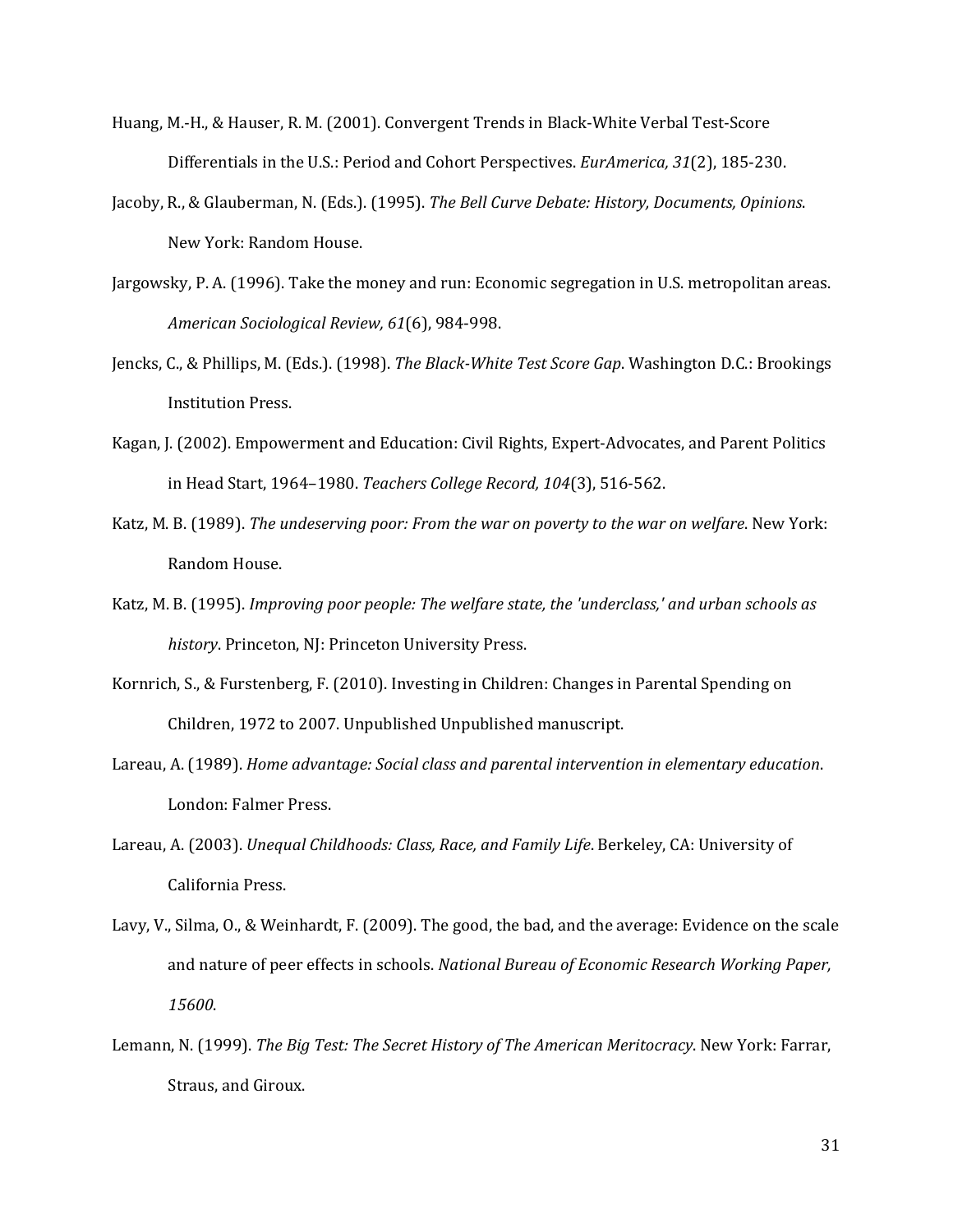- Levy, F., & Murnane, R. J. (1992). U.S. earnings levels and earnings inequality: a review of recent trends and proposed explanations. *Journal of Economic Literature, 30*(3), 1333‐1381.
- Magnuson, K., & Waldfogel, J. (Eds.). (2008). *Steady Gains and Stalled Progress: Inequality and the BlackWhite Test Score Gap*. New York: Russell Sage Foundation.
- Marks, G. N. (2005). Cross-national differences and accounting for social class inequalities in education. *International Sociology, 20*(4), 483‐505.
- Mayer, S. E. (2001). How did the increase in economic inequality affect educational attainment? *American Journal of Sociology, 107*(1), 1‐32.
- Mclanahan, S. (2004). Diverging destinies: How children are faring under the second demographic transition. *Demography, 41*(4), 607‐627.
- Murray, C. (2007). The magnitude and components of change in the black–white IQ difference from 1920 to 1991: A birth cohort analysis of the Woodcock–Johnson standardizations. *Intelligence, 35*(4), 305‐318.
- National Commission on Excellence in Education. (1983). *A nation at risk: The imperative for educational reform*. Washington, DC: The National Commission on Excellence in Education.
- Neal, D. A. (2006). Why has Black‐White skill convergence stopped? In E. A. Hanushek & F. Welch (Eds.), *Handbook of the Economics of Education* (Vol. 1, pp. 511‐576). New York: Elsevier.
- Phillips, M., Brooks‐Gunn, J., Duncan, G. J., Klebanov, P., & Crane, J. (1998). Family Background, Parenting Practices, and the Black‐White Test Score Gap. In C. Jencks & M. Phillips (Eds.), *The BlackWhite Test Score Gap* (pp. 103‐148). Washington, D.C.: Brookings Institution Press.
- Piketty, T., & Saez, E. (2003). Income Inequality in the United States, 1913‐1998. *The Quarterly Journal of Economics, 118*(1), 1‐39.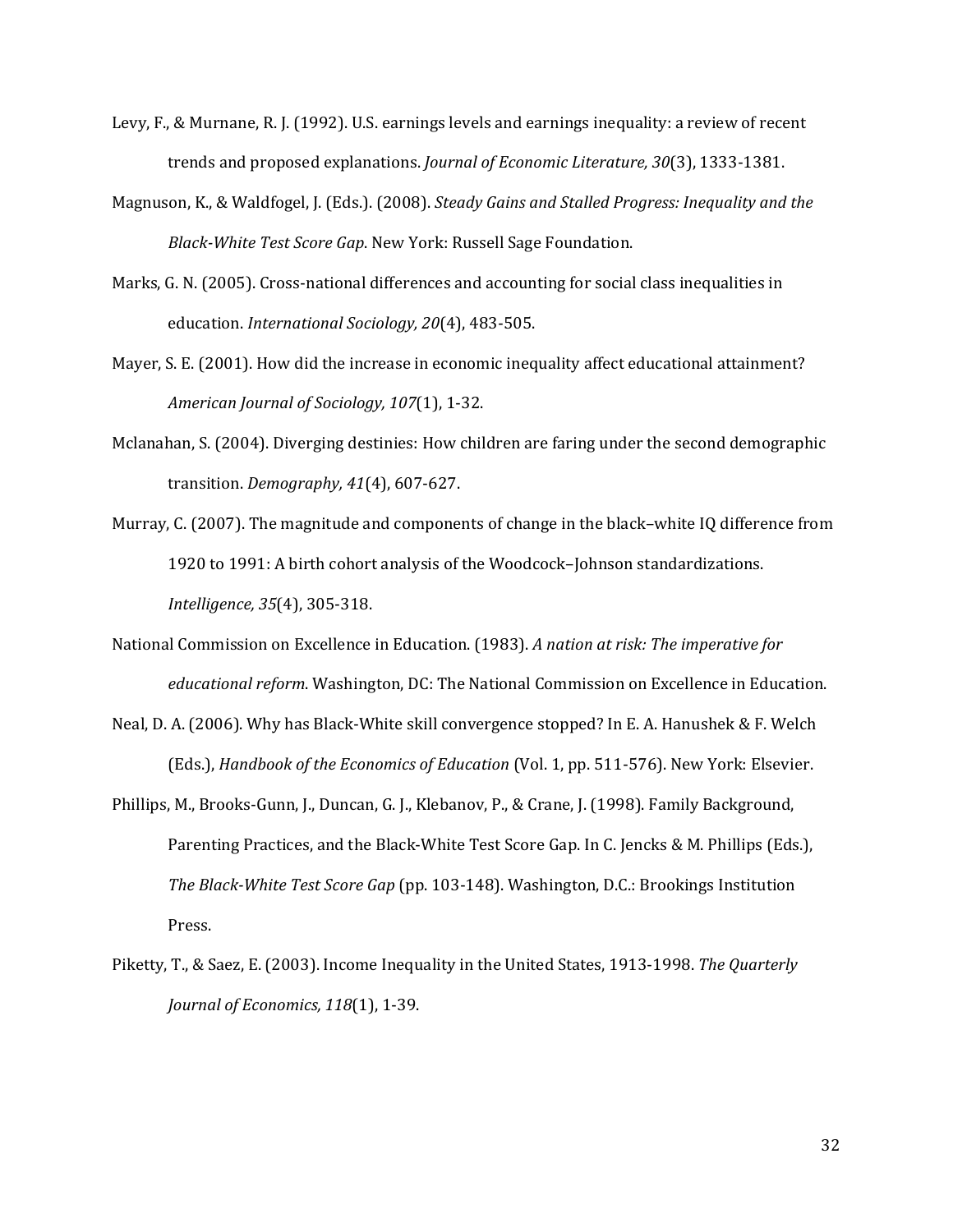Piketty, T., & Saez, E. (2008). Income Inequality in the United States, 1913‐1998 (Tables and figures updated to 2006). Retrieved 2 September, 2009, from http://www.econ.berkeley.edu/~saez/TabFig2006.xls

Ramey, G., & Ramey, V. A. (2010). The rug rat race. Unpublished Working Paper.

- Reardon, S. F., & Bischoff, K. (2011). Income Inequality and Income Segregation. [Working Paper]. *American Journal of Sociology, 116*(4).
- Reardon, S. F., & Galindo, C. (2009). The Hispanic‐White Achievement Gap in Math and Reading in the Elementary Grades. *American Educational Research Journal, 46*(3), 853‐891.
- Schaub, M. (2010). Parenting for cognitive development from 1950‐2000: The institutionalization of mass education and the social construction of parenting in the United States. *Sociology of Education, 83*(1), 46‐66.
- Schwartz, C. R., & Mare, R. D. (2005). Trends in Educational Assortative Marriage from 1940‐2003. *Demography, 42*(4), 621‐646.
- Schwartz, H. (2010). *Housing Policy Is School Policy: Economically Integrative Housing Promotes Academic Success in Montgomery County, Maryland*. New York: The Century Foundation.
- Watson, T. (2009). Inequality and the Measurement of Residential Segregation by Income. *Review of Income and Wealth, 55*(3), 820‐844.
- Wrigley, J. (1989). Do young children need intellectual stimulation? Experts' advice to parents, 1900‐1985. *History of Education Quarterly, 29*(1), 41‐75.
- Zigler, E., & Muenchow, S. (1992). *Head Start: The Inside Story of America's Most Successful Educational Experiment*. New York: Basic Books.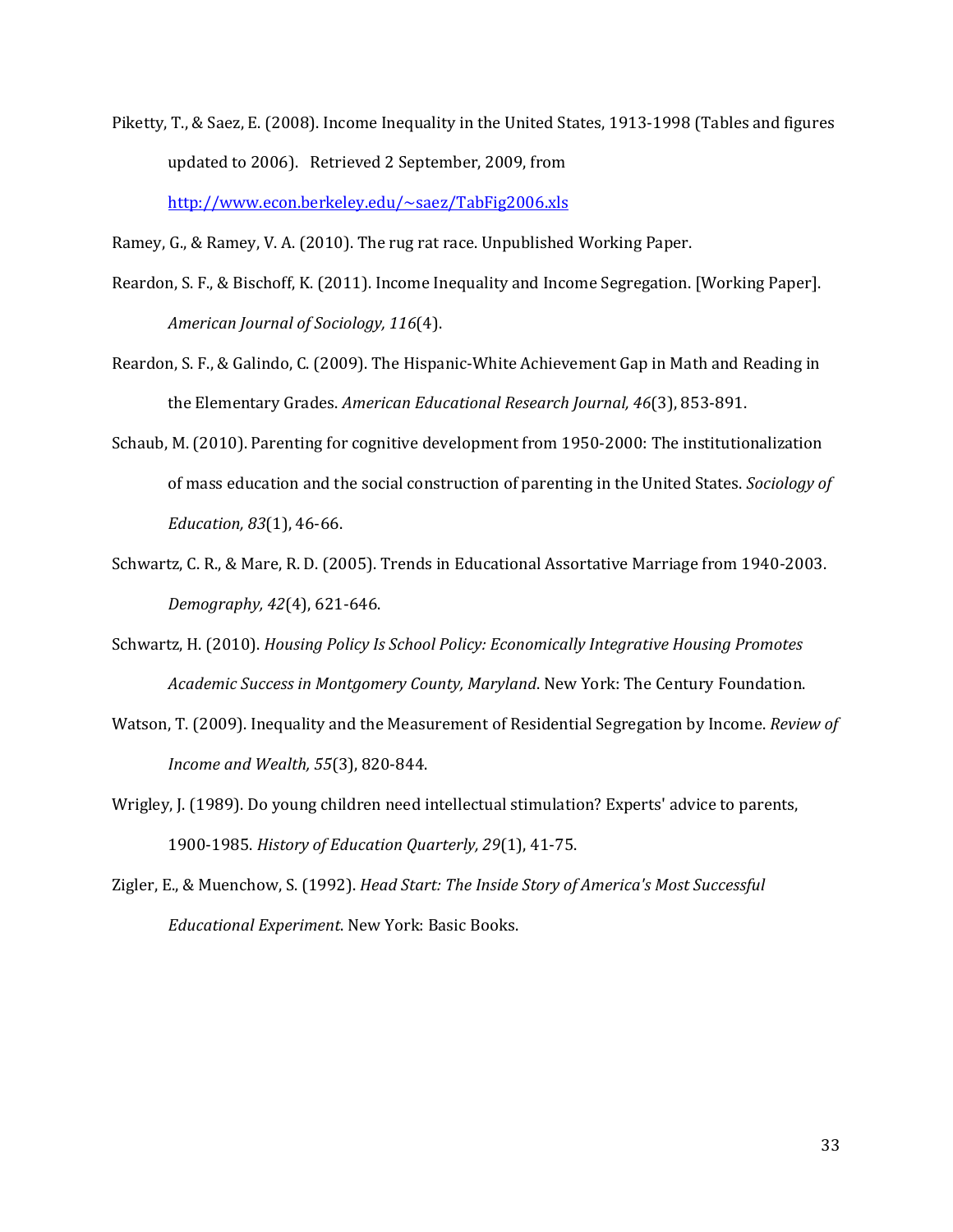

Figure 5.1: Income‐achievement gap, reading, by birth cohort

Figure 5.2: Income‐achievement gap, math, by birth cohort



Note: Figures 5.1 and 5.2 display estimated 90/10 income‐achievement gaps from all available nationally representative studies that include reading‐ or math‐achievement test scores for school‐age children and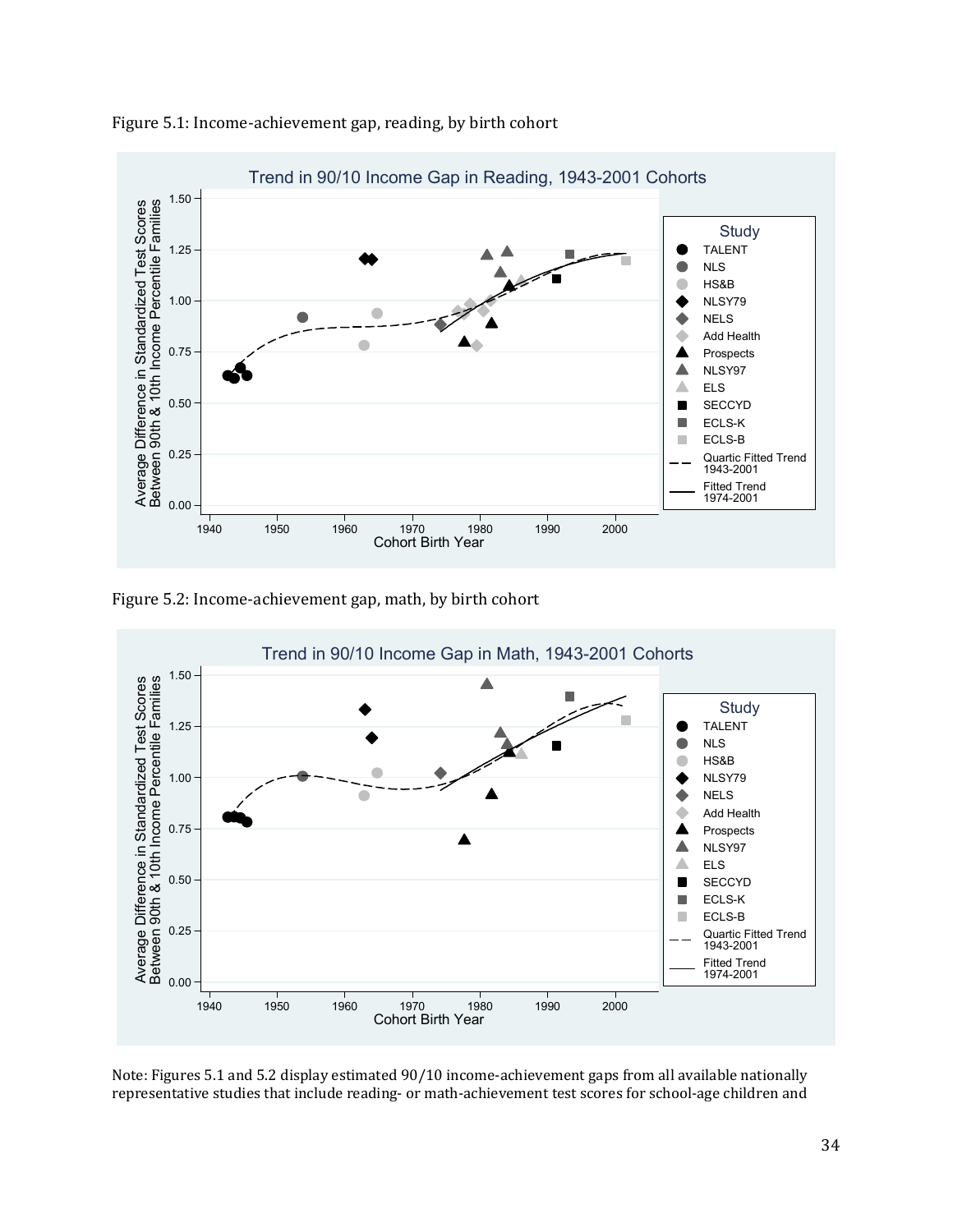family income. Labels indicate the modal grade in which students were tested in a given sample. For most of the longitudinal studies (HS&B, NELS, Prospects, ELS, and ECLS‐K), only estimates from the initial wave of the study are included. ECLS‐B estimates come from wave 4, when children were five years old and tested on school readiness; SECCYD come from wave 5, when children were in third grade and were first administered a broad academic‐achievement test. The quartic fitted regression line is weighted by the inverse of the sampling variance of each estimate. Included studies are Project Talent, NLS, HS&B, NLSY79, NELS, Add Health (reading only), Prospects, NLSY97, ELS, SECCYD, ECLS‐K, and ECLS‐B. Family income is student‐ reported in Project Talent, NLS, and HS&B. See online appendix for details on computation of 90/10 gaps.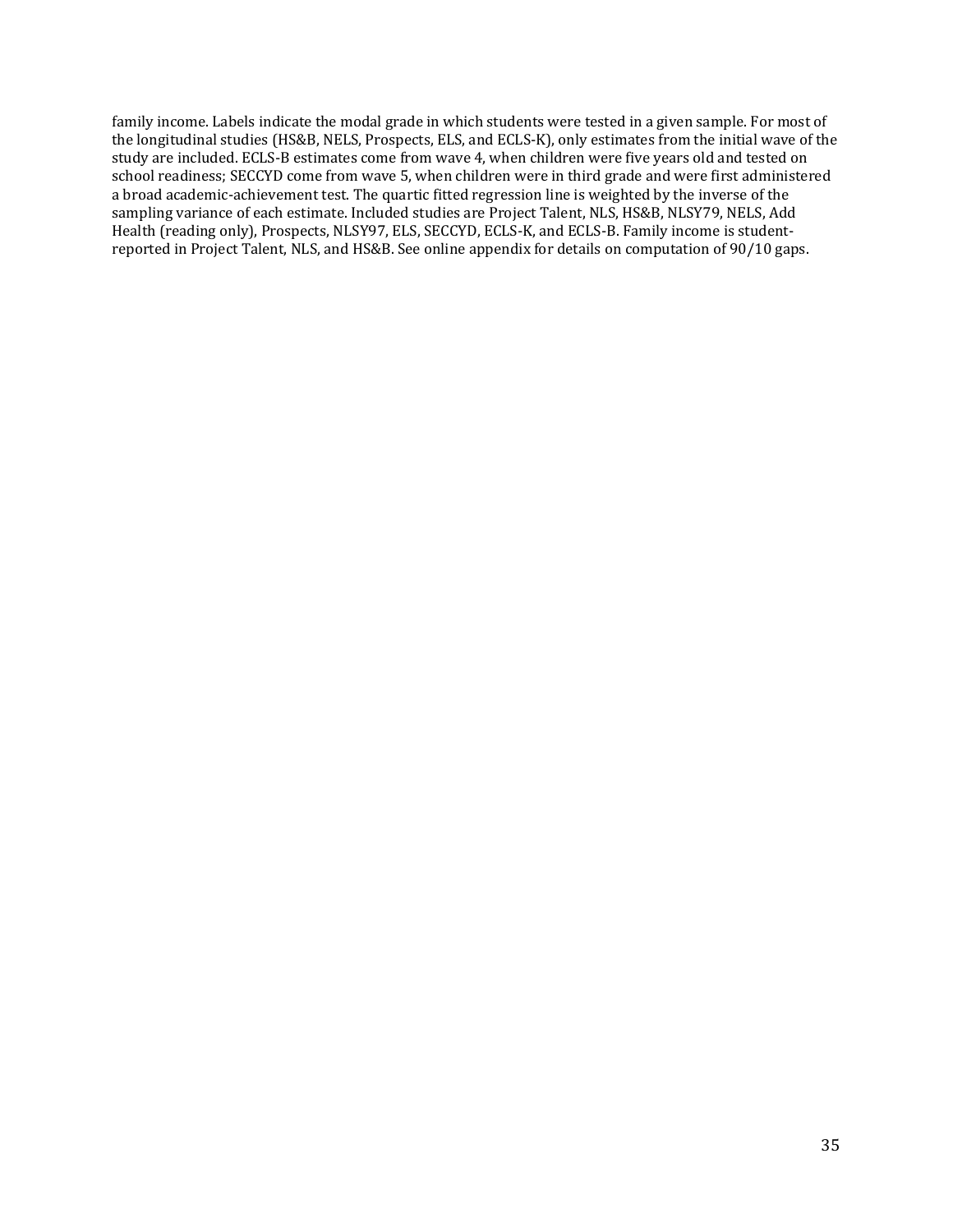

Figure 5.3: Comparison of income and black‐white reading‐gap trends, 1943–2001 cohorts

Figure 5.4: Comparison of income and black‐white math‐gap trends, 1943–2001 cohorts



Note: Figures 5.3 and 5.4 show estimated 90/10 income gaps (solid symbols) and estimated black-white gaps (hollow symbols) based on the twelve studies with family‐income data. The estimated trends in the income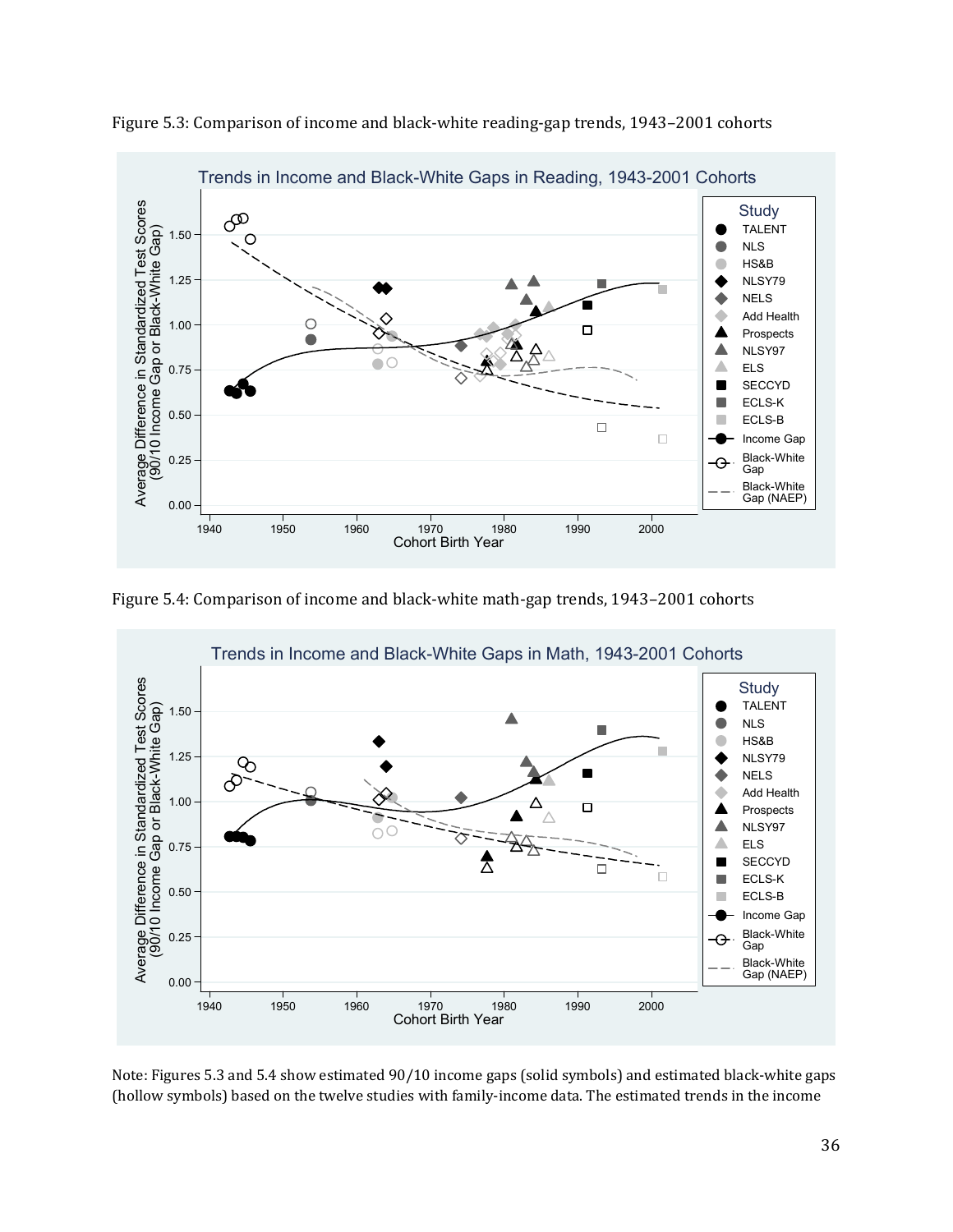and black‐white gaps are fitted lines (quartic for income gaps, quadratic for black‐white gaps), weighted by the inverse of the sampling variance of each estimate. The estimated black‐white gap trend from NAEP is a fitted line (quartic for reading, cubic for math) through all available NAEP‐LTT and Main NAEP black‐white gap estimates. The NAEP trend is adjusted for the age of the NAEP samples and the difference between Main and LTT NAEP (the line is the predicted trend for thirteen‐year‐old students in NAEP‐LTT). See appendix section A5 for details.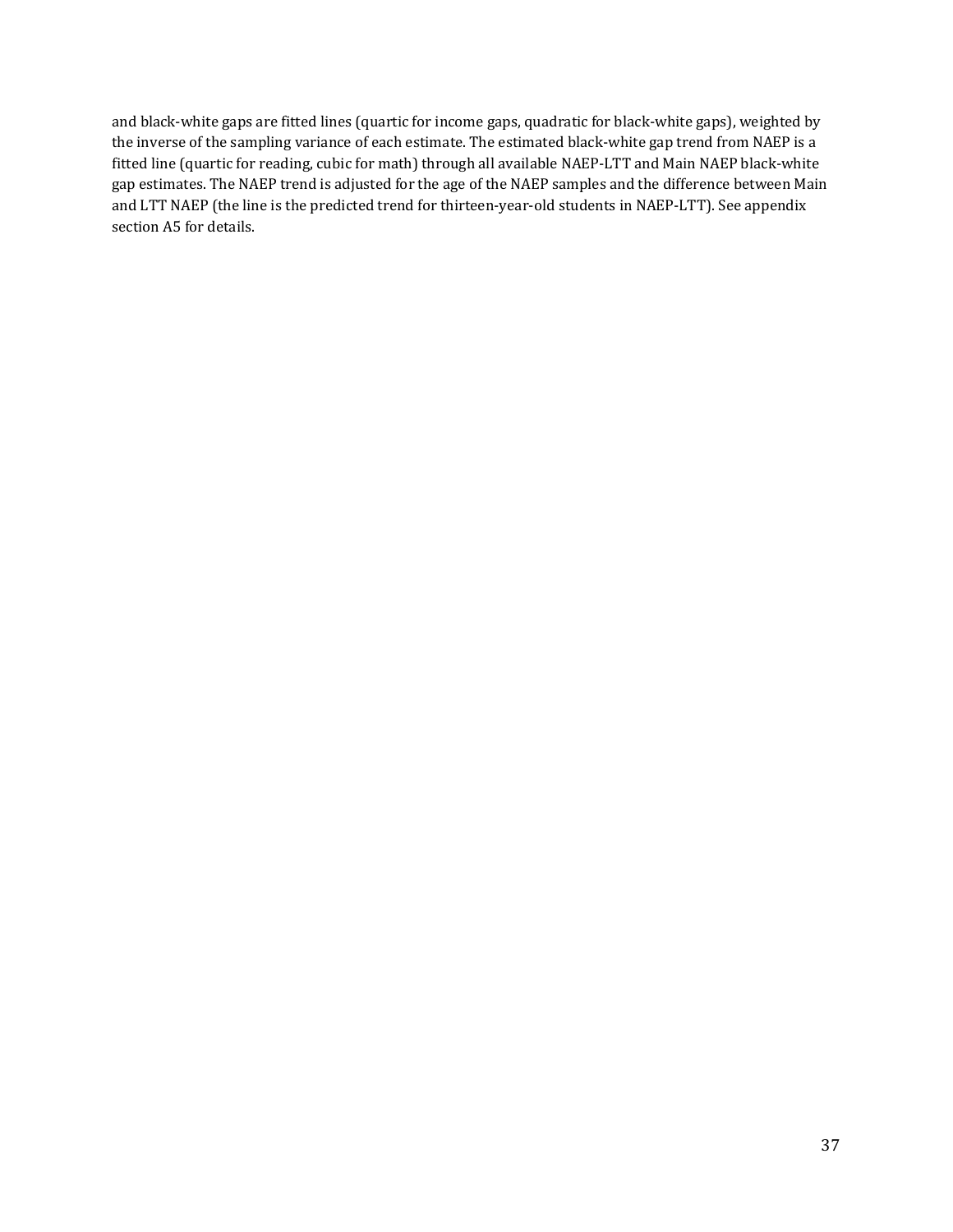

Figure 5.5: Income‐achievement gradient, by age, all longitudinal studies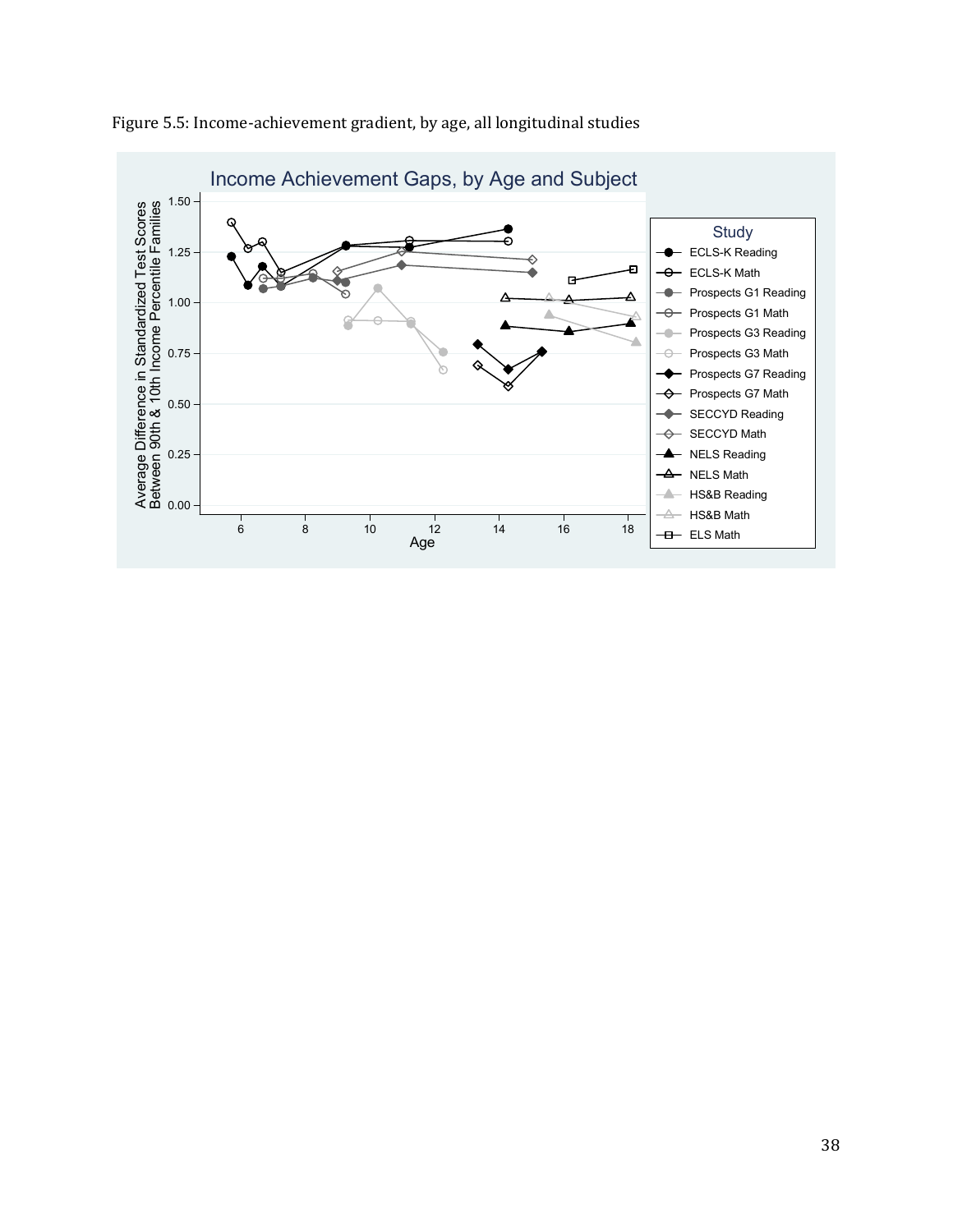

Figure 5.6: Trends in family‐income inequality among school‐age children, 1967–2008

Note: Each line shows the trends in the ratio of household incomes at two percentiles of the income distribution. All trends are divided by their value in 1967 in order to put the trends on a common scale. Source: Authors' calculations from Current Population Survey, 1968-2009.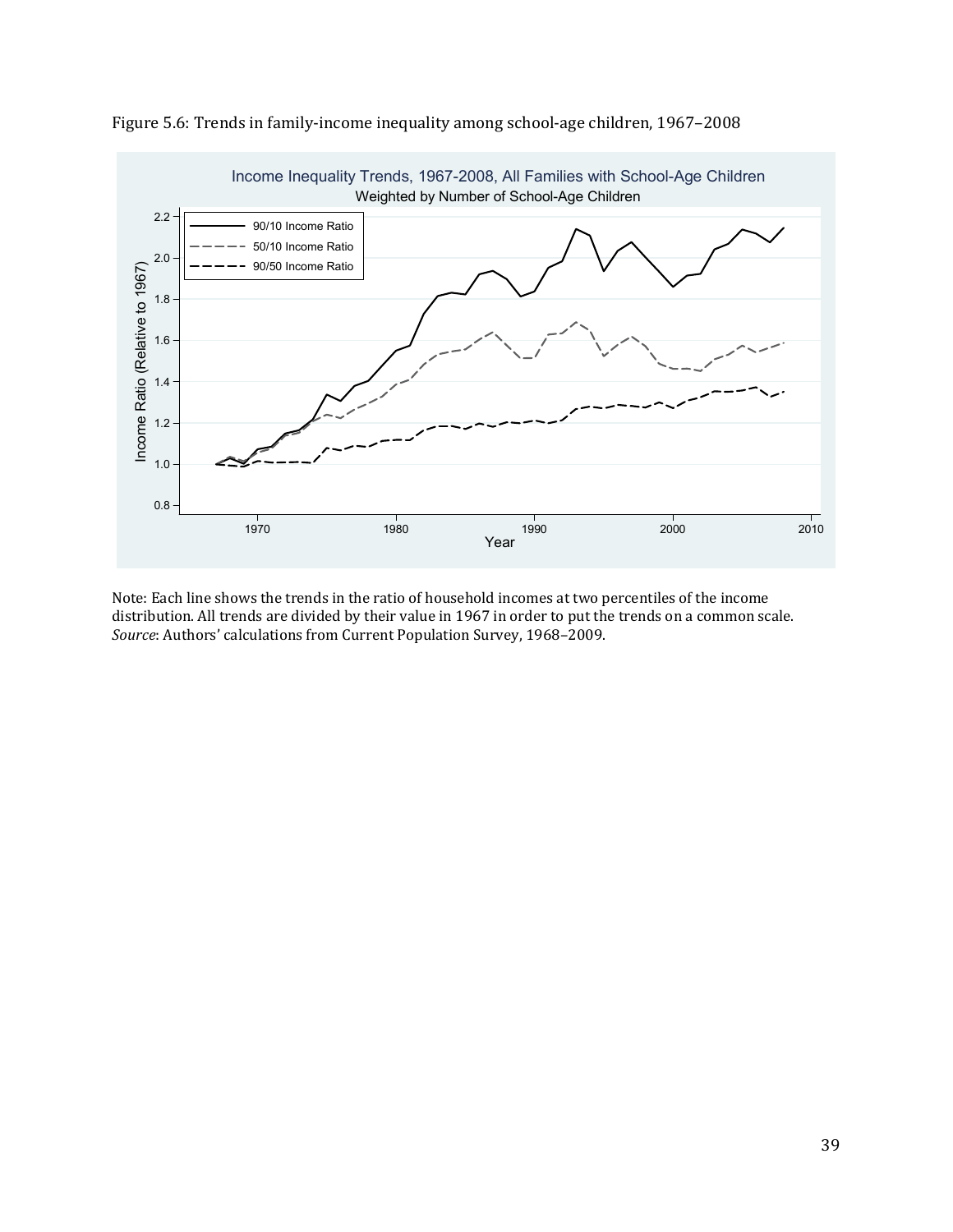

Figure 5.7: Trend in 90/50 and 50/10 income‐achievement gap, reading, by birth year

Figure 5.8: Trend in 90/50 and 50/10 income-achievement gap, math, by birth year

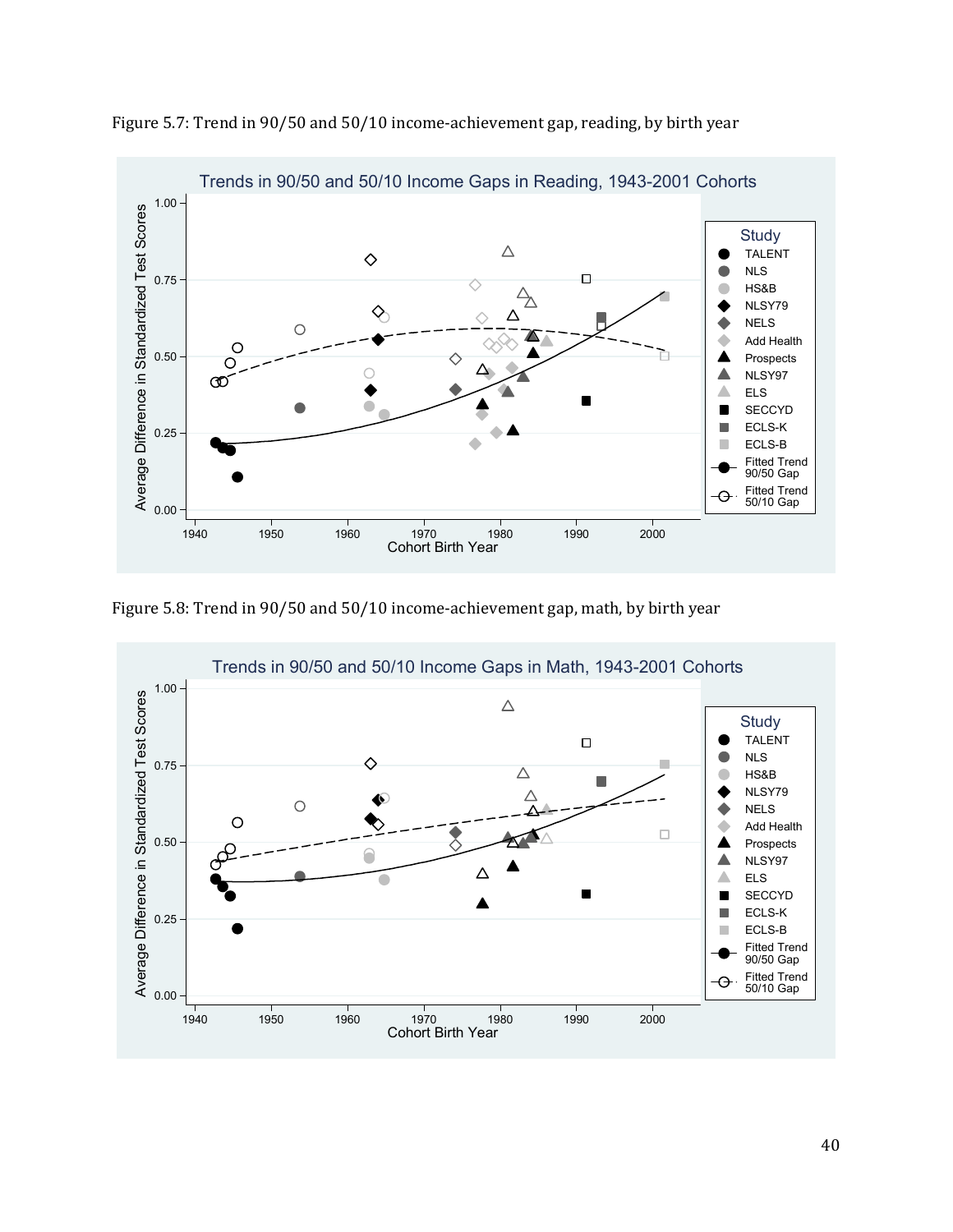

Figure 5.9: Correlation between parental education and family income

Note: Figure shows the Spearman rank‐order correlation between parental educational attainment (coded as the maximum level of educational attainment of both parents, if two are present in the home) and family income. Because both income and parental education are measured by ordered categories in most studies (parental education is measured in four to eight categories; income in five to fifteen categories), I compute the rank-order correlation between income and parental education for each of the twelve studies with measures of both income and parental education. Correlations are disattenuated for estimated measurement error in both family income and parental educational attainment. Note that because these are rank‐order correlations, they are not directly comparable to standard (Pearson) correlation coefficients.